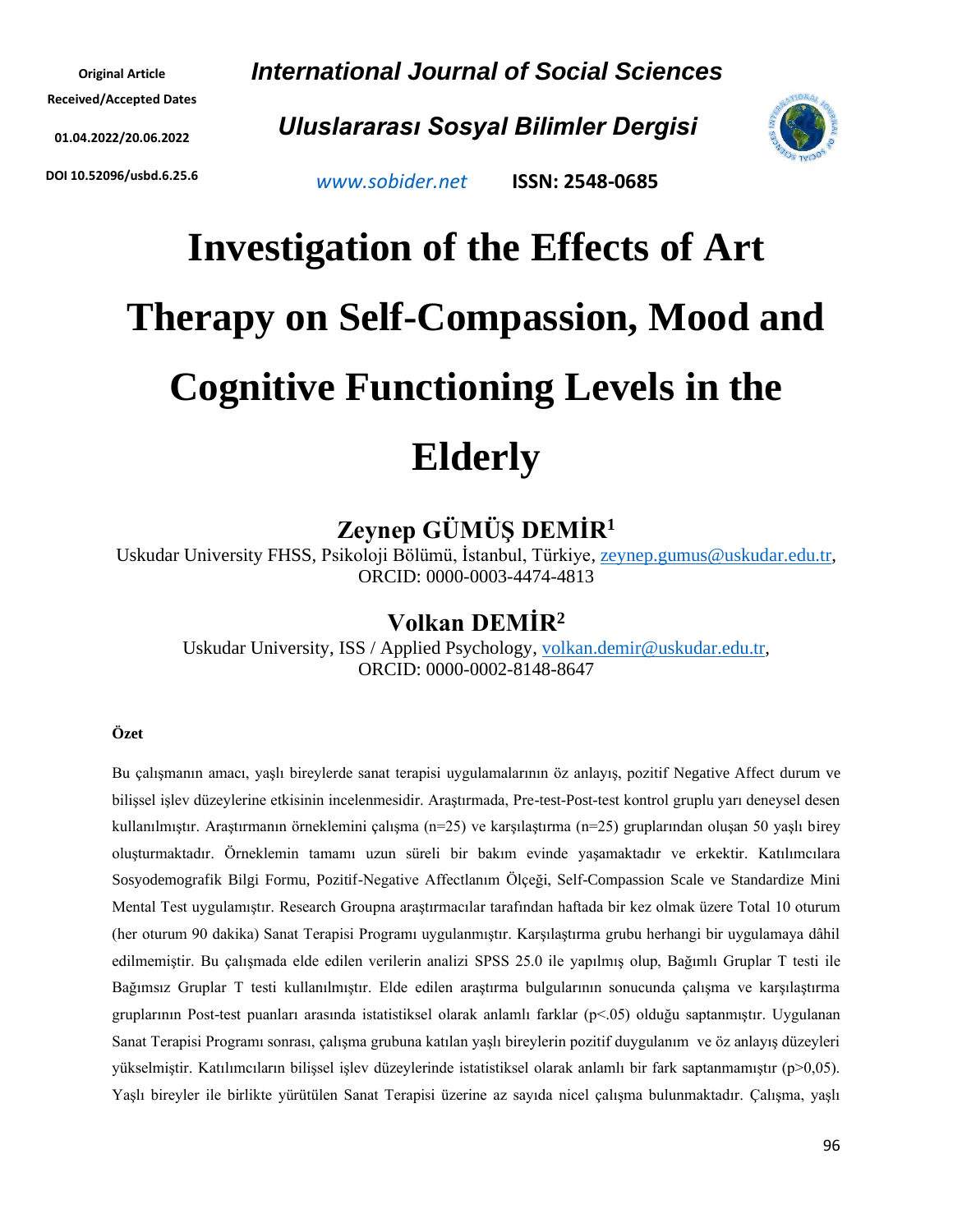bireylerin hayatlarını iyileştirmek amaçlı, Sanat Terapisi uygulamanın deneysel araştırma üzerinde incelenme imkânı vermesi açısından önem taşımaktadır.

**Anahtar Kelimeler:** Bilişsel işlev, öz-anlayış, pozitif Negative Affectlanım, sanat terapisi, yaşlılık

#### **Abstract**

The aim of this study is to examine the effects of art therapy practices on self-compassion, positive-negative mood and cognitive function levels in elderly individuals. In the research, a quasi-experimental design with pretest-posttest control group was used. The sample of the study consists of 50 elderly individuals who are in the study  $(n=25)$  and comparison (n=25) groups. The entire sample lives in a long-term care home and is male. Sociodemographic Information Form, Positive-Negative Affect Scale, Self-Compassion Scale and Standardized Mini-Mental Test were administered to the participants. The Art Therapy Program was applied to the study group by the researchers once a week for a total of 10 sessions (each session 90 minutes). The comparison group was not included in any application. The analysis of the data obtained in this study was made with SPSS 25.0 and Dependent Groups T test and Independent Groups T test were used. As a result of the research findings, it was determined that there were statistically significant differences (p<.05) between the post-test scores of the study and comparison groups. After the Art Therapy Program, the positive affect and self-compassion levels of the elderly individuals participating in the study group increased. No statistically significant difference was found in the cognitive function levels of the participants. There are few quantitative studies on Art Therapy conducted with elderly individuals. The study is important in terms of giving the opportunity to examine the application of Art Therapy on experimental research to improve the lives of elderly individuals.

**Keywords:** Cognitive function, self-compassion, positive-negative affect, art therapy, elderly

#### **Introduction**

Aging is defined as the irreversible changes in daily life functioning. In terms of years of life, people aged 65 and over are considered among the elderly (Koldaş, 2017). Increasingly, the elderly population around the world has caused a demographic transformation. This transformation has brought along many problems as well as new social structuring (Mitrecic, 2020). Therefore, any research that will contribute to increasing the quality of life and well-being of elderly individuals will provide critical information and insight about this issue.

Art therapy is a treatment method applied using artistic materials including paint, clay, wood, and music (Shostak et al., 1985). It is used for helping individuals create meaning, gain insight, personal development, solve problems, reduce physical problems, and contribute to their psychological well-being (Coşkun et al., 2010; Case, Dalley, 2006; Geue et al., 2010; Malchiodi, 2005). It is an expressive therapy method in which artistic activities such as painting, collage, clay,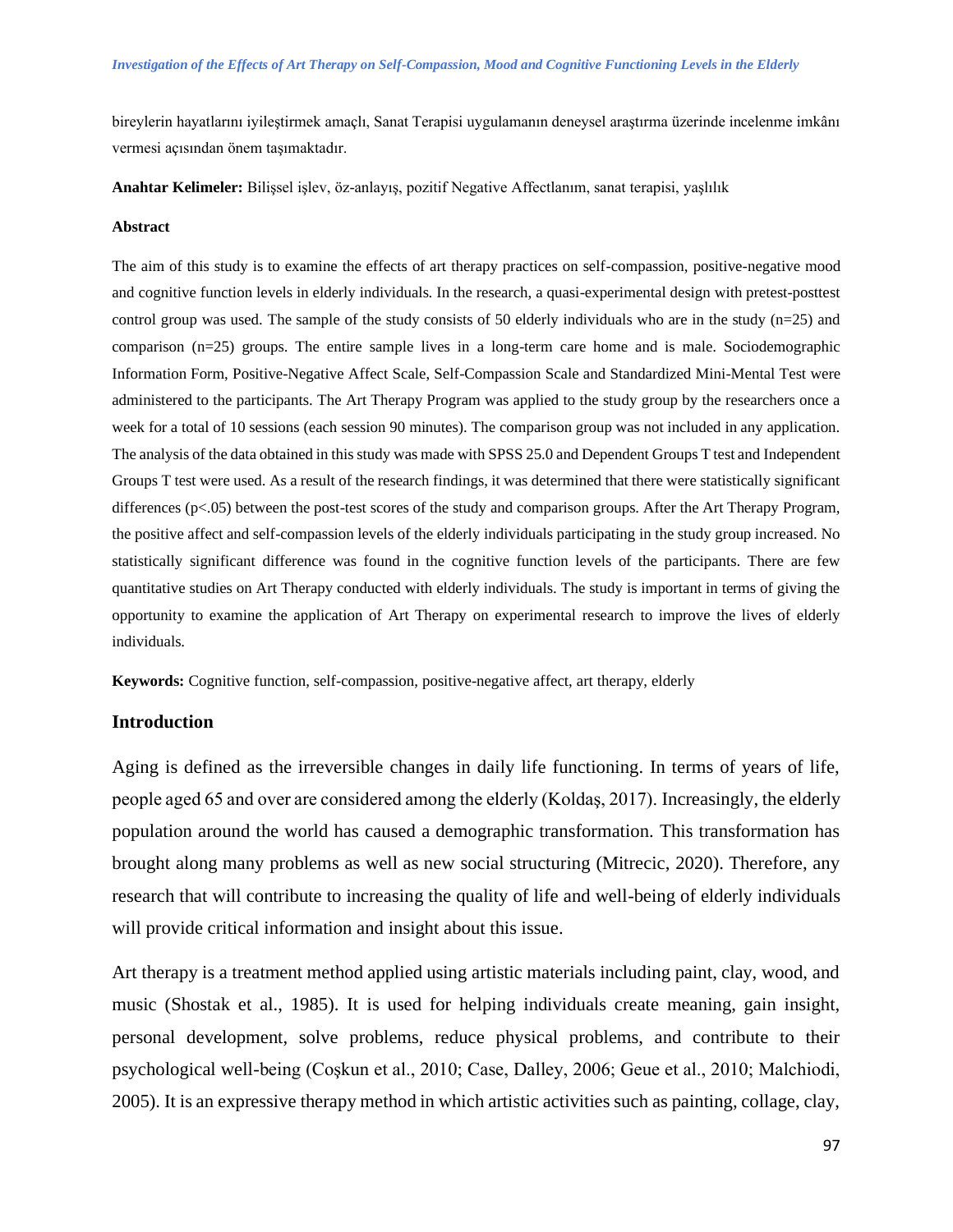music, poetry and creative writing are used (Demir, 2017). Many experts agree that the creative process is therapeutic for many individuals (Case, Dalley, 2006; Rabin, 2003).

Art therapy can work with individuals of all ages. Art therapy has been viewed as a particularly valuable method for individuals who cannot express their feelings and thoughts with words. Healthy elderly individuals, elderly people with physical diseases and elderly individuals with dementia can be seen as among these individuals (Demir, Yıldırım, 2017). Additionally, artistic creation provides an opportunity for nonverbal communication for the elderly. It provides the opportunity for interpersonal interaction and social support. It also makes it easier for them to express their feelings and thoughts. The goals that are tried to be achieved in art therapy practices with the elderly are as follows: a) To ensure the release of suppressed feelings and thoughts and expressing problems with verbal and written expressions. b) To make them proud of themselves by creating an artistic creation. c) To recall memories of childhood, school, work, family and encourage life review. d) To provide a non-verbal, visual communication tool especially for those who have difficulties in verbal expression (dementia, paralysis). e) To move individuals away from social isolation and despair by promoting group support in art therapy groups. f) To enable clients to make their own choices, be authentic and develop a sense of self-esteem (Wald, 1983; 1986; 1989).

Art therapy is a suitable method for the discharge and control of emotions in elderly individuals. In addition, art therapy allows individuals to evaluate themselves and allows their talents to be revealed. People can accept experiences that they have difficulty in accepting through art therapy (Buchhalter, 2011). Mental health professionals have suggested that encouraging and supporting art therapy practices can be effective when working with older adults. Cohen et al. (2006) tested the effectiveness of an art therapy program for elderly individuals. Researchers have found improvement in both physical and psychological health of individuals participating in the art therapy program compared to the control group. McCaffrey et al. (2011) administered art therapy to 39 elderly individuals aged 65 and over twice each week for six consecutive weeks. As a result of the analysis, it was observed that the elderly individuals participating in the program were effective in terms reducing their feelings of loneliness and depressive symptoms. Some studies have focused on individuals with dementia who are coping with memory loss and limited communication skills (Abraham, 2005; Alders, Levine-Madori, 2010; Hattori et al., 2011; Mimica,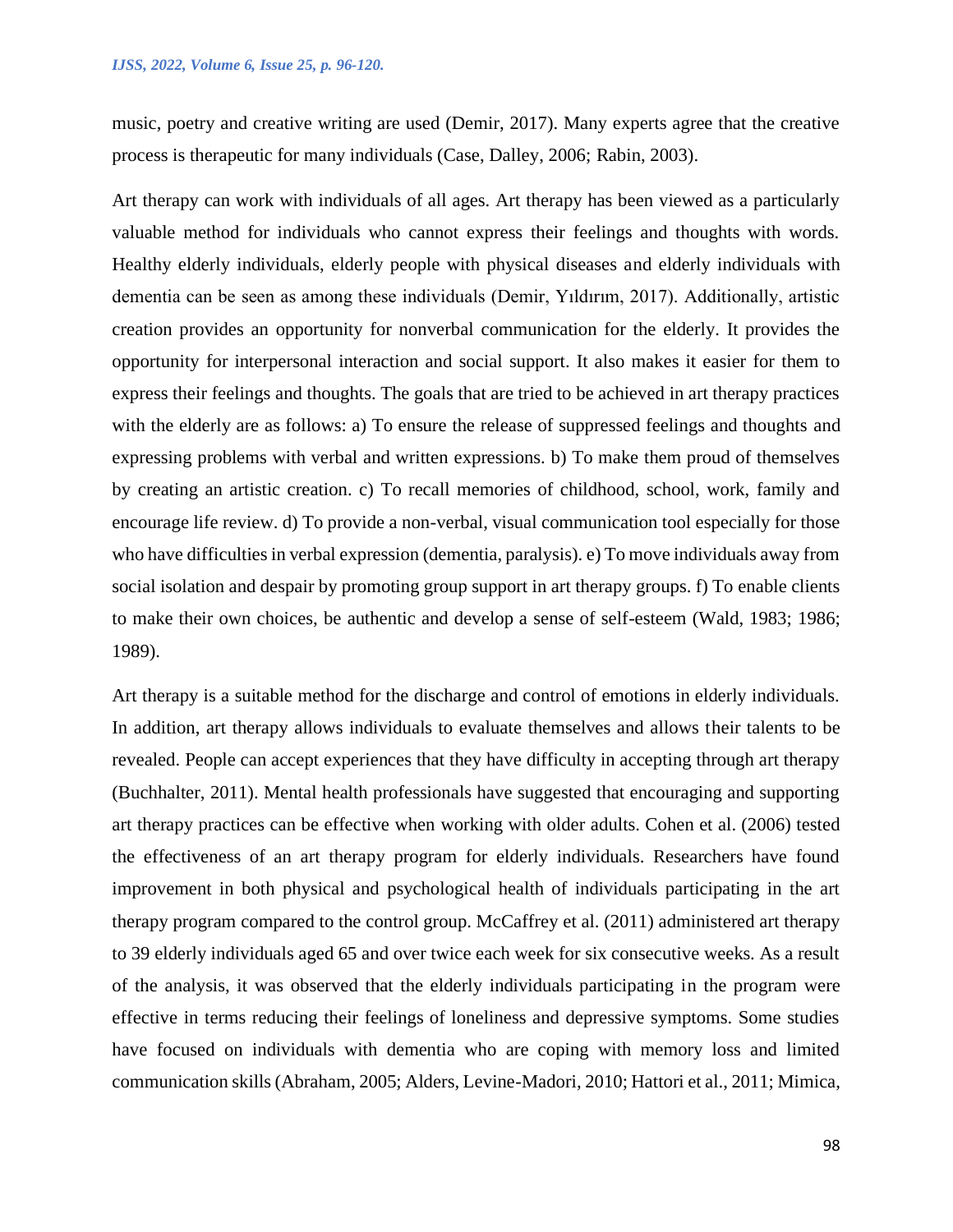Kalinic, 2011; Rusted et al., 2006; Safar, Press, 2011; Shore, 1997; Stallings, 2010; Stewart, 2004). In the light of the findings of the studies, the researchers reported that art therapy is a promising method for the elderly.

Art therapy is also beneficial on affective and cognitive processes when applied in centers including nursing homes, caregiving centers, and clinics. Art therapy can inform individuals against the negative effects of stress in daily life and in times of crisis and contribute to their coping skills (Buchhalter, 2011; Paskaleva, Uzunova, 2015). Art and creative process causes an increase in self-esteem and happiness levels (Castora-Binkley et al., 2010; Kim, 2013; Stevenson, Orr, 2013). In addition, the creative process in old age contributes to well-being by improving problemsolving skills, verbal expression, perception, and attention (Abraham, 2005; Alders, Levine-Madori, 2010; Stallings, 2010; Stewart, 2004). Turetsky and Hays (2003) found that art therapy was effective in reducing depression levels in a study they conducted with elderly individuals who felt longing grief due to leaving their past lives behind.

There is not enough research in the literature because studies that test the effectiveness of psychosocial intervention programs are challenging and time-consuming. It is seen that there are limited number of studies conducted to test the effectiveness of the art therapy program on elderly individuals in Turkey. The main purpose of this research is to answer the questions as following: "Does the art therapy program affect the self-compassion, positive-negative affect and cognitive function levels of elderly individuals?

# **Material and Method**

# **Research Design**

This research is a quasi-experimental study with research and comparison groups. In quasiexperimental method, participants were measured about the dependent variable before and after the experimental procedure (Karasar, 2014). The symbolic view of the research pattern is as following:

Table 1 *Information about research procedures*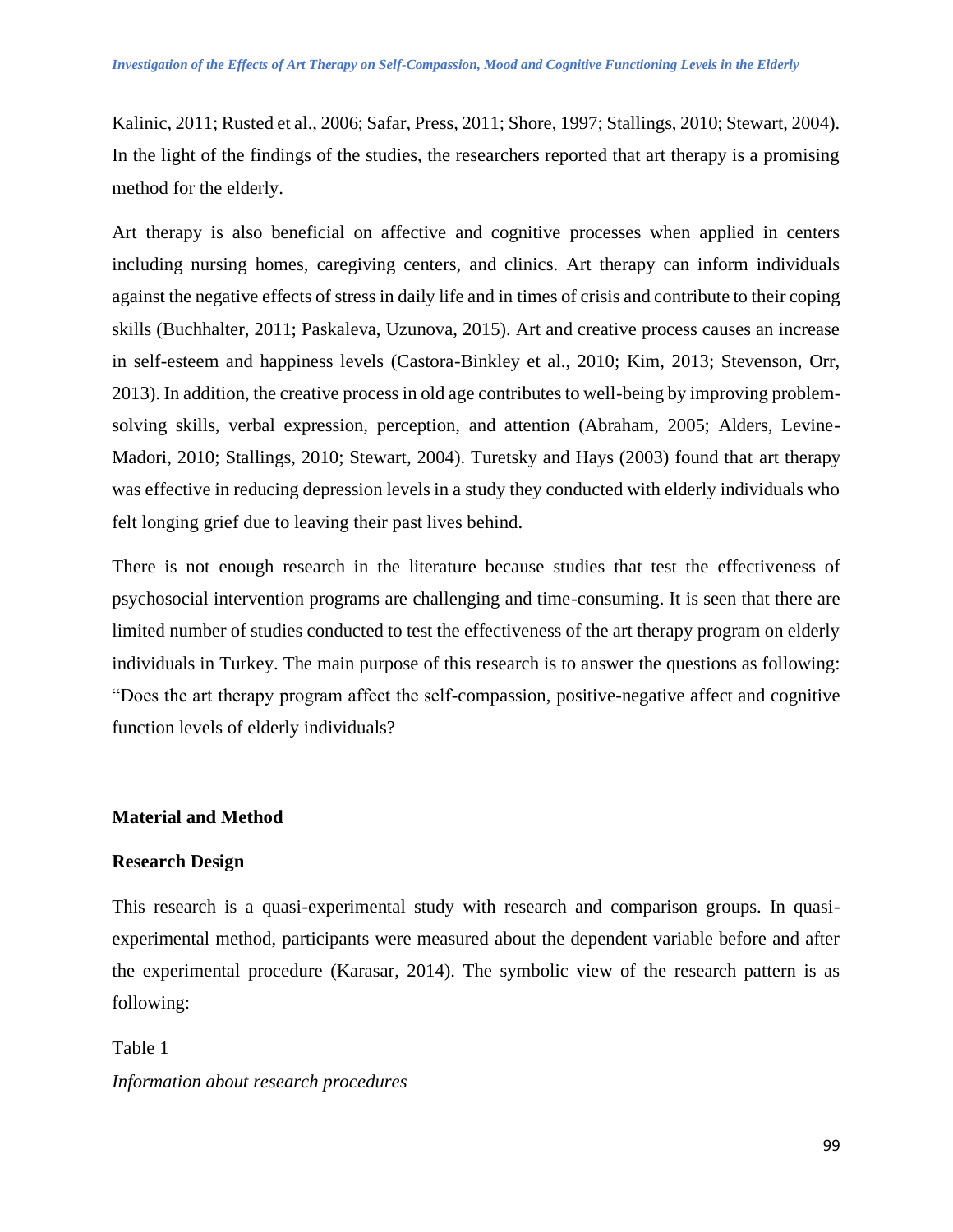| <b>Groups</b> | <b>Selection</b>           | <b>Pre-test</b>         | <b>Treatment</b>   | Post-test        |
|---------------|----------------------------|-------------------------|--------------------|------------------|
|               | <b>Experimental Random</b> | PANAS, SCC, SMMT        | <b>Art Therapy</b> | PANAS, SCC, SMMT |
| Control       |                            | Random PANAS, SCC, SMMT | $------$           | PANAS, SCC, SMMT |

# **Participants**

The sample group of the study consists of elderly individuals aged 65 and over  $(n=50)$  living in a nursery home in Istanbul, Turkey. Participants were assigned to the study and comparison groups by convenient sampling method. The entire sample (study and comparison group) consists of male participants. This is because the number of men who volunteered to participate in the study and lived in a long-term care home was much higher. Elderly individuals with any long-term psychiatric disorder and a diagnosis of dementia were not included in the study. 50 people who agreed to participate in the study and whose written consent forms were obtained were randomly assigned to the research group ( $n = 25$ ) and comparison group ( $n = 25$ ).

Ethics committee approval was obtained for this study from Üsküdar University Non-Interventional Research Ethics Committee with the decision number 61351342/MAY2021-31 dated 28/05/2021. The research was conducted in accordance with the Principles of the Declaration of Helsinki.

# **Measurement Instrument**

In this study, the Sociodemographic Information Form, the Positive and Negative Affect Scale (PANAS), the Self-Compassion Scale (SSS), and the Standardized Mini-Mental Test (SMMT) were used. The scales were applied as a pre-test before starting the art therapy program and as a post-test after the program was completed. Participants completed the scales individually with little assistance needed. The scales of the illiterate participants were filled face-to-face with the help of the researcher. The psychometric properties of the scales are given below.

# **Sociodemographic Information Form**

With this form prepared by the researchers for collecting data about the personal information of the participants, age, gender, education level, marital status, employment status, psychological and other physical disorders were asked.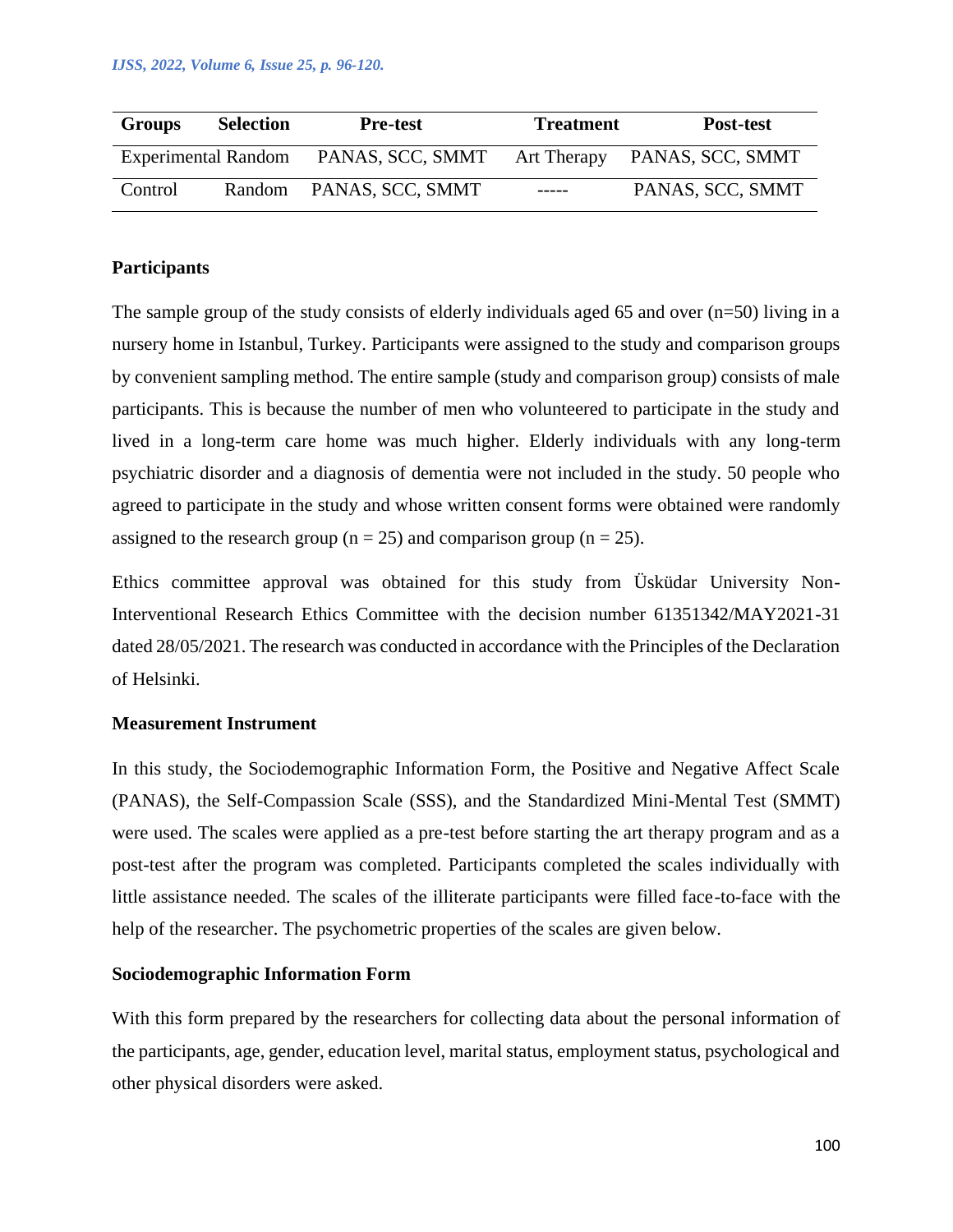#### **Positive-Negative Affect Scale (PANAS)**

The scale developed by Watson et al. (1988) consisting of two subscales, Positive Affect and Negative Affect, each of which consists of 10 items. The lowest score that can be obtained from the 5-point Likert-type scale is 1; the highest score is 50. The internal consistency of the scale ranged from .86 to .90 for the Positive Affects sub-dimension, while it ranged from .84 to .87 for the Negative Affects (Watson et al., 1988). The Turkish adaptation of the Positive and Negative Affect Scale was carried out by Gençöz (2000). In the Turkish adaptation study, the internal consistency of the scale was observed as .83 for Positive Affect and .86 for Negative Affect. The internal consistency coefficient found with the test-retest applied to the scale afterward was found to be .40 for Positive Affect and .54 for Negative Affect.

#### **Self-Compassion Scale**

It was developed by Neff (2003) and its Turkish adaptation validity and reliability studies were carried out by Deniz, Kesici and Sümer (2008). The Turkish form of the scale has a 5-point Likerttype evaluation, consisting of 24 items with one factor. For the reliability of the scale, the Cronbach Alpha internal consistency coefficient calculated based on the item analysis was .89; The testretest correlation coefficient was found to be .83.

#### **Standardized Mini Mental Test (SMMT)**

The Turkish adaptation of the scale developed by Folstein et al. (1975) was made by Güngen et al. (2002). It is arranged separately for literate and illiterate. According to the scores obtained from the Standardized Mini Mental Test; 0-9 points of severe cognitive impairment, 10-19 points of moderate cognitive impairment, 20-23 points of mild cognitive impairment, and 24-30 points are considered normal limits.

#### **Art Therapy Program**

The content of the program applied in the research; The aim of the study is for the elderly individuals participating in the study to realize and express their feelings and thoughts with appropriate methods and artistic materials. Many associations emerge through the artistic creations created. Studies on the reminders of these associations help to accept the emotions, thoughts and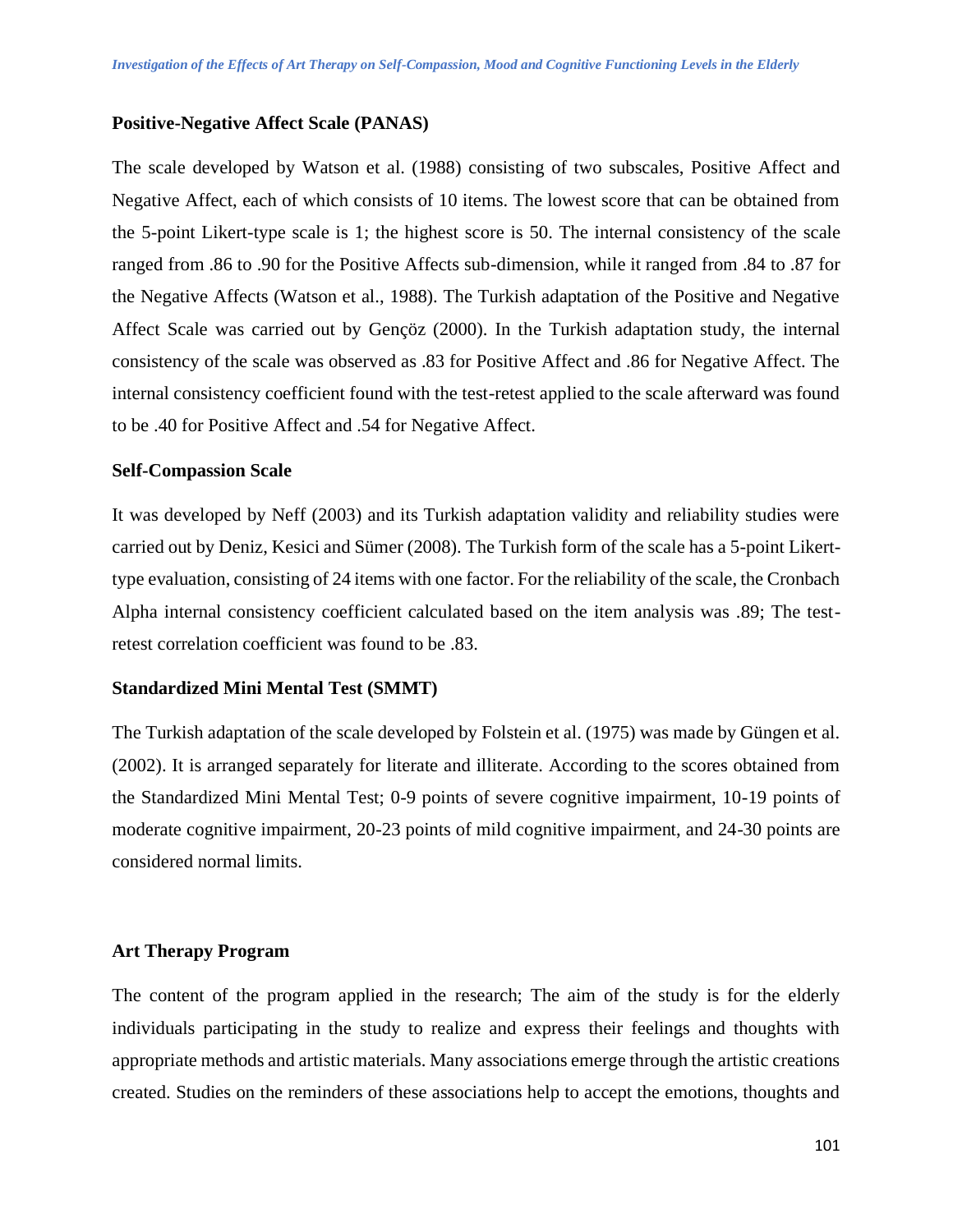experiences that are difficult to accept. The program was prepared by researchers using many sources (Çınar, 2019; Degges-White, Davis, 2019; Demir, 2018; Eracar, 2013; Güner, Genç 2019).

The research program was completed as a total of 10 sessions, one session per week (each session 90 minutes) with the participation of the Research Group. The functioning of each session in the art therapy program is structured. The rules of the group were determined together with the group members, and decisions were taken about continuity, confidentiality and practices.

# **Session I**

# **Objectives**

Enhanced self-awareness, new perspectives on personal experience and goal setting.

# **Materials**

All kinds of art materials such as paper and writing instruments, drawing paper, crayons, crayons or felt-tip pens, colored papers.

#### **Process**

Participants were asked to draw a tree and focus on and express their emotions based on lines and colors. At the end of the session, how the participants felt during and after the application was discussed.

# **Session II**

# **Objectives**

To enable the participants to become aware of their emotions and develop skills in expressing them verbally and non-verbally.

# **Materials**

Finger paints, crayons, drawing papers, music, table, chair.

#### **Process**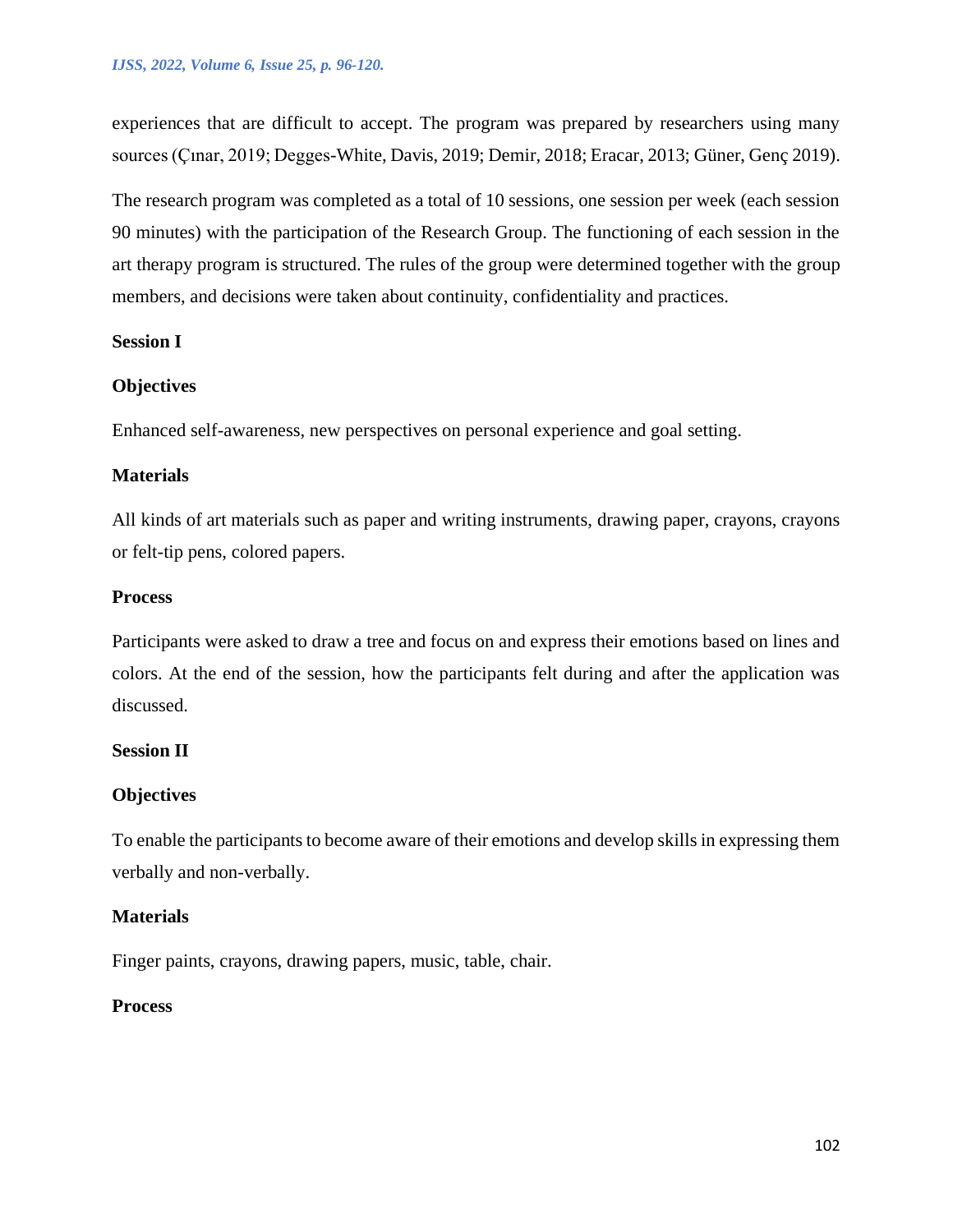For providing visual creation of emotions, the participants were asked to focus on the emotions they felt and to express the emotions they noticed using paint. It was discussed about how the colors they used made them feel and why.

# **Session III**

# **Objectives**

Increasing self-awareness, identifying coping mechanisms and exploring emotions.

# **Materials**

All kinds of art materials including paper and writing instruments, drawing paper, crayons, crayons or felt-tip pens, colored papers.

# **Process**

They were asked to paint a picture depicting their own life with important turning points in their lives, from the past to the present. Discussed with the participants about their own artistic creations, accompanied by questions such as: What are the important turning points in their lives? What makes them important? Negative events or positive events? If negative, how did you deal with it? If positive, what did you gain from it? How does all this affect your present moment?

# **Session IV**

# **Objectives**

To raise awareness about the situations that trigger anger and the reactions they give when they get angry.

# **Materials**

10x15 cm cardboard, pencil, crayons, music, table, chair.

#### **Process**

Postcard templates prepared beforehand were given to the participants. After being reminded of how the postcards are prepared and for what purposes, the participants were asked to prepare their own postcards. They were allowed to fill in the postcards they had prepared as if they were going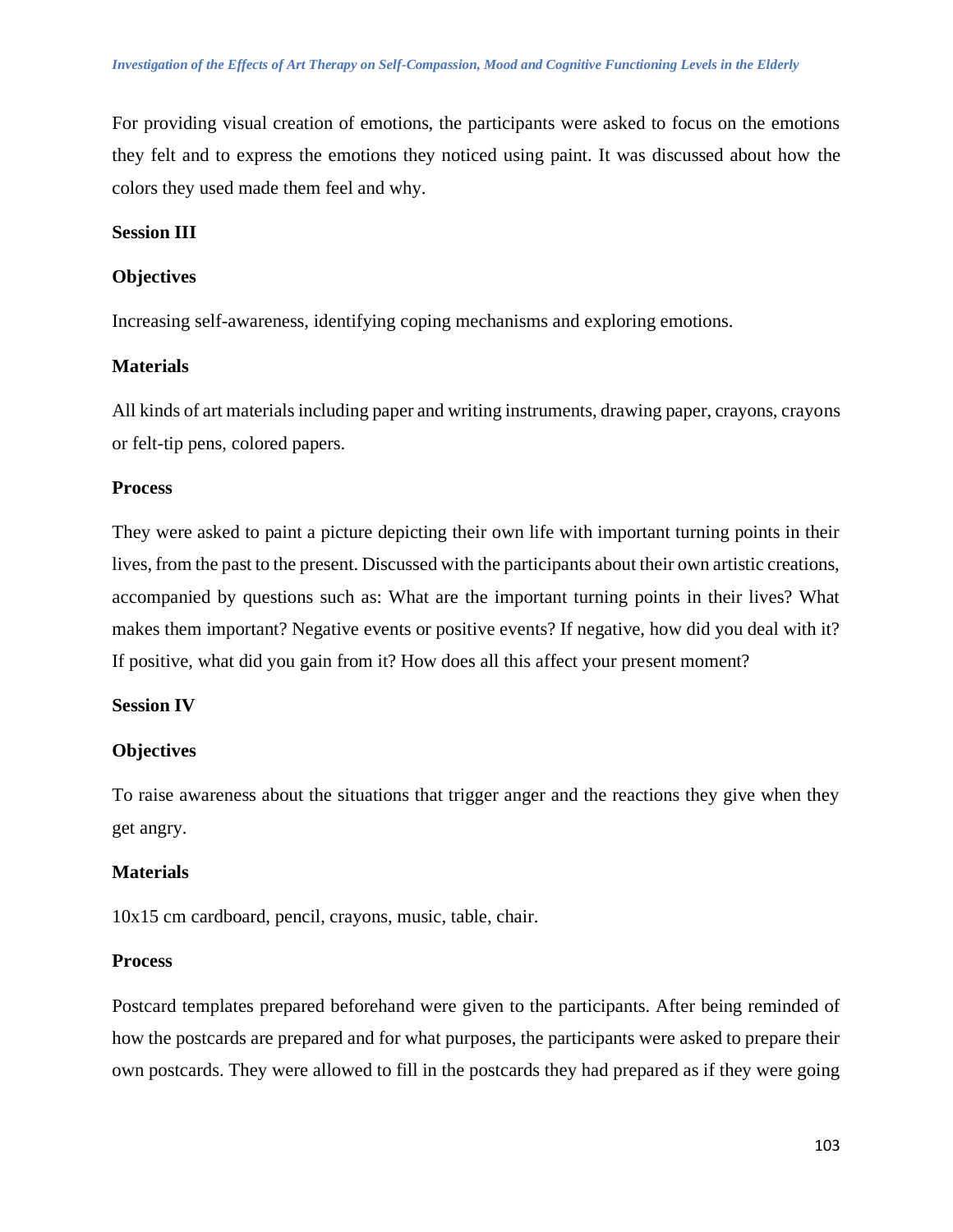to send them to someone who had upset, angered, or experienced negative emotions in the past. Emotions and thoughts were shared through the prepared postcards.

# **Session V**

# **Objectives**

Developing participants' ability to recognize and express their emotions in the here and now.

# **Materials**

Paper and writing instruments, drawing paper, crayons, crayons or felt-tip pens.

# **Process**

Participants were asked to visualize a circle in their minds. They were asked to shape and color the circle that appeared in their minds as they wished. Their feelings and thoughts were shared through the mandalas they made, accompanied by questions such as: "How do you feel about the resulting mandala?", "What does this mandala mean to you?", "What does this mandala tell you?", "What colors did you use? What do the colors you use mean to you?".

# **Session VI**

#### **Objectives**

Developing trust, empathy and relationship.

#### **materials**

CD player, various instrumental music CDs, crayons, felt-tip pens, crayons.

### **Process**

One minute of instrumental music was played from the selected CD. Participants were asked to transform the associations created by the music they listened to into visual images. They were then asked to write a story containing these visual images. At the end of the session, how the participants felt during and after the application was discussed.

#### **Session VII**

# **Objectives**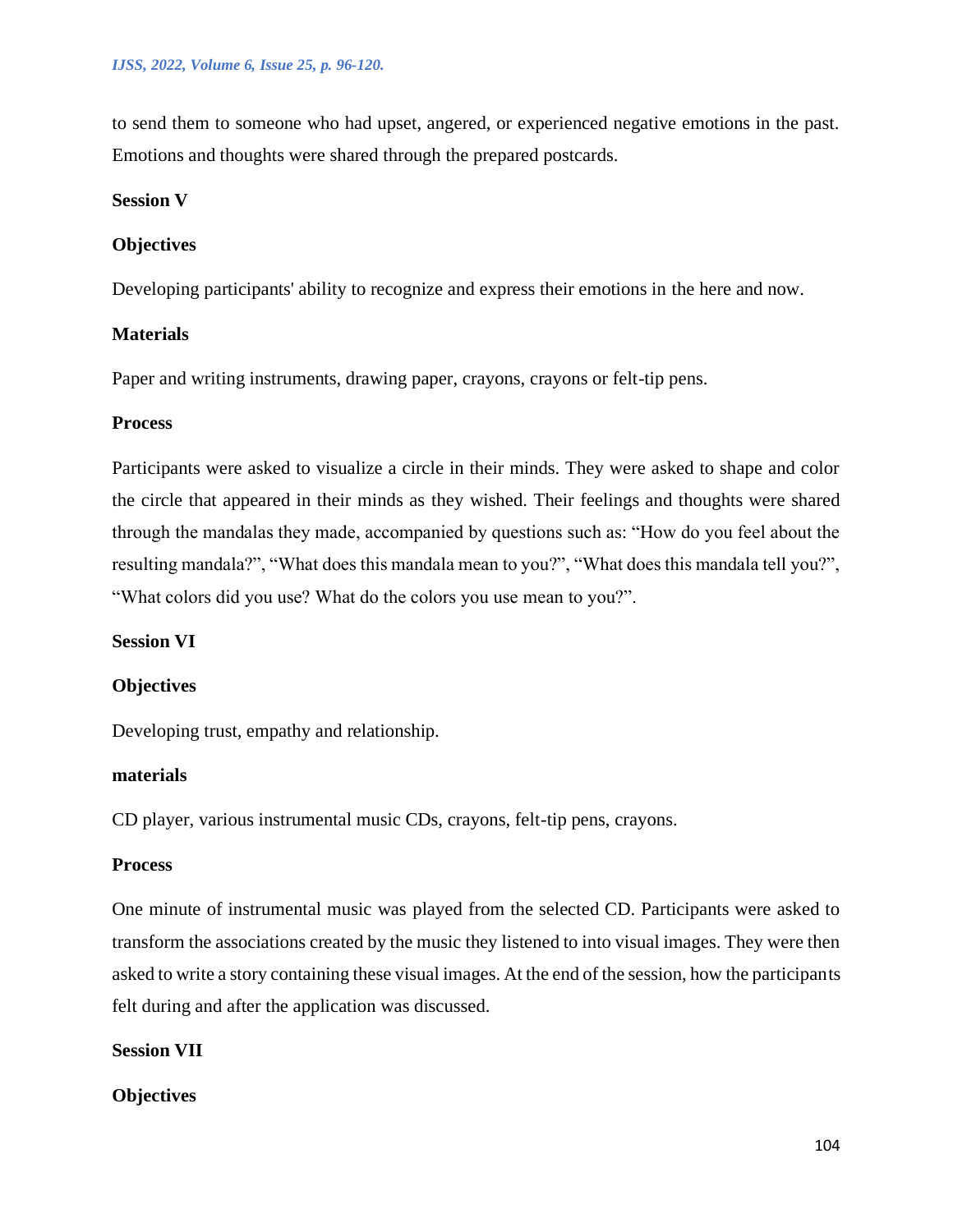Expressing feelings and thoughts concretely and setting goals.

#### **Materials**

Paper and writing instruments.

#### **Process**

A one-minute instrumental music from the selected CD was played to the participants. They were asked to write a poem describing this music. It was discussed with the participants over the images in the poem, accompanied by questions such as: What is the theme and main emotion of the poem? What is the main emotion of this poem and the emotions it evokes in you?

#### **Session VIII**

# **Objectives**

Working self-confidence with individuals who need to gain awareness.

# **Materials**

Drawing paper, cardboard box, colored pencils, colored papers, all kinds of art supplies

#### **Process**

Participants were asked to write down their strengths in the form of a list. Afterwards, they were asked to choose an animal for each feature on the list they wrote, representing that feature, and write a story including these animals. After the story writing was completed, it was discussed how the participants felt during and after the application and whether they had common feelings.

#### **Session IX**

#### **Objectives**

Disease management and problem solving.

#### **Materials**

All kinds of art materials such as paper and writing instruments, drawing paper, crayons, crayons or felt-tip pens, colored papers.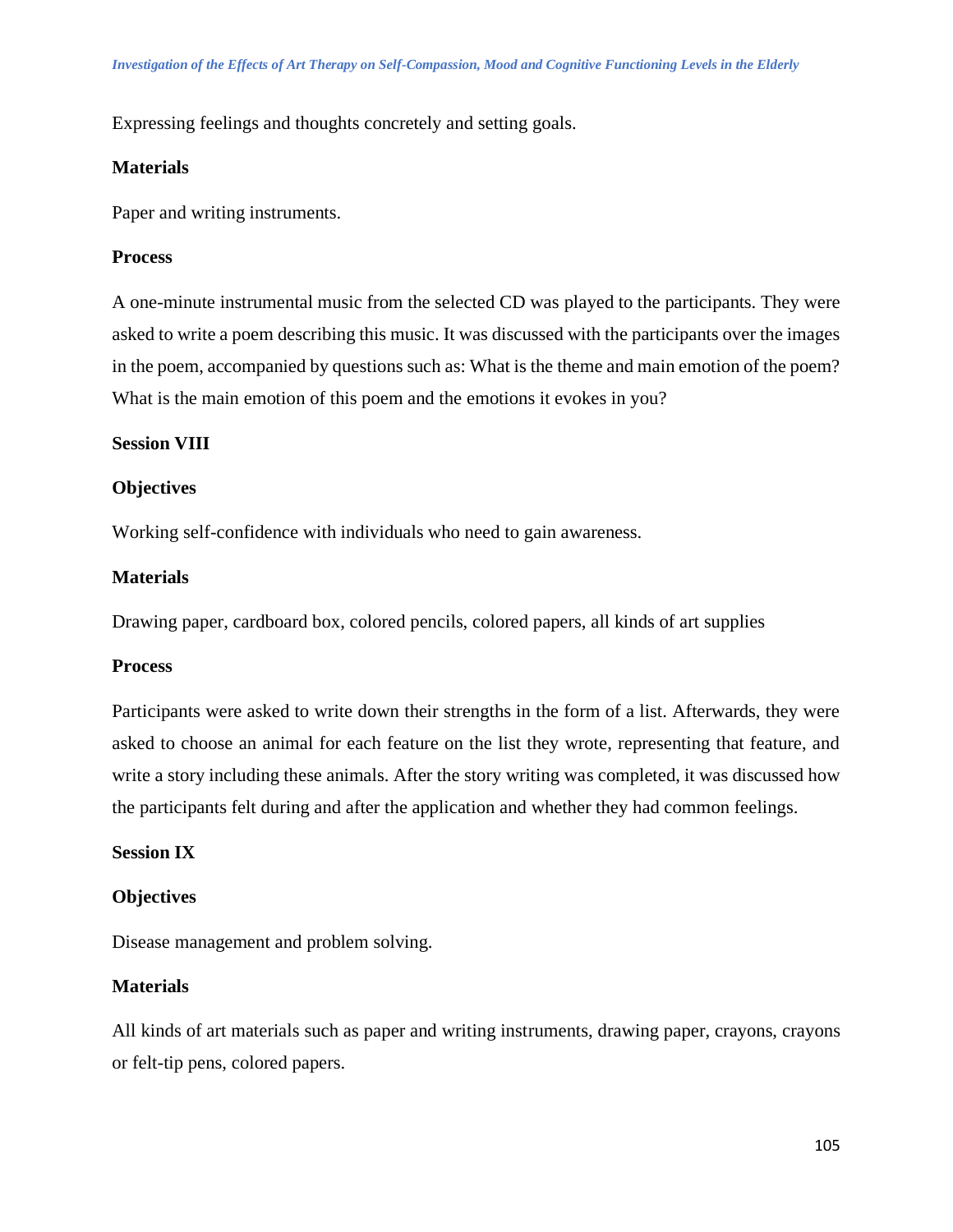#### **Process**

What does being sick mean to you? His question was discussed, and they were asked to paint a picture about being sick. What does your well-being mean to you after this step is completed? His question was discussed, and they were asked to paint a picture depicting this state of well-being. Emotions and thoughts were discussed with the participants through the pictures made.

# **Session X**

#### **Objectives**

To enable participants to connect with their bodies.

#### **Materials**

CD player, various instrumental music CDs,

#### **Process**

An instrumental piece of music was chosen. The clients were asked to listen to the music and to distinguish between different instruments. They were asked which instrument they felt closest to. They were asked to move under the influence of the sound emanating from the instrument they had chosen, and dance by letting themselves go with the flow. Then, to establish a connection between the body and the mind, the participants were discussed which emotions they felt in which part of their body.

### **Results**

#### **Data Analysis**

The analysis of the data obtained in this study was made with SPSS 25.0 and Dependent Groups T test and Independent Groups T test were used. The assumption of normality was checked before conducting statistical analyses. Based on normality findings, the kurtosis and skewness values of the scale and subscales were checked for the normal distribution. Taking the study of George and Mallery (2010) as reference, these values being in the reference range of  $-2 + 2$  provides a normal distribution.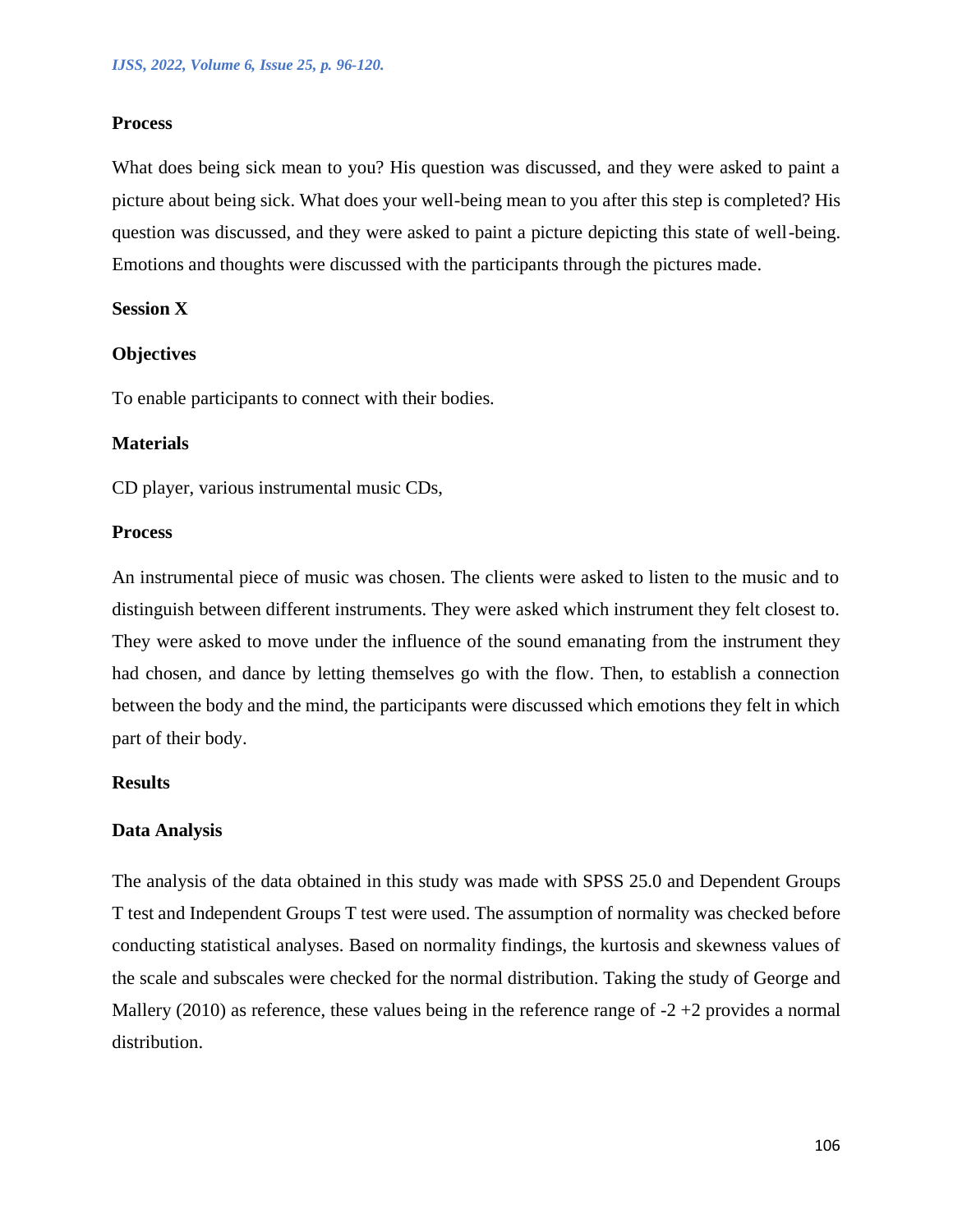| <b>Table 2.</b> Control and Research Group's Mini Mental State Test, Positive Negative Affect Scale, |  |  |  |  |  |  |
|------------------------------------------------------------------------------------------------------|--|--|--|--|--|--|
| Self-Compassion Scale Skewness and Kurtosis Values                                                   |  |  |  |  |  |  |

| <b>Kurtosis</b><br><b>Kurtosis</b><br><b>Skewness</b><br><b>Skewness</b><br><b>MM Orientation-Pre-test</b><br>$-1.605$<br>1.236<br>$-0.525$<br>$-0.929$<br>0.593<br><b>MM KayıtHafizası-Pre-test</b><br>$-1.044$<br>$-0.998$<br>$-1.597$<br><b>MM Attention Calculation-Pre-</b> -1.138<br>0.735<br>$-0.600$<br>$-0.861$<br>test<br><b>MM Recalling-Pre-test</b><br>0.033<br>$-0.733$<br>$-0.810$<br>$-0.837$<br><b>MM Language-Pre-test</b><br>$-0.960$<br>$-0.017$<br>$-0.484$<br>$-0.392$<br><b>Self-Compassion Scale-Pre-test</b><br>0.211<br>$-1.271$<br>$-0.161$<br>0.947 |
|---------------------------------------------------------------------------------------------------------------------------------------------------------------------------------------------------------------------------------------------------------------------------------------------------------------------------------------------------------------------------------------------------------------------------------------------------------------------------------------------------------------------------------------------------------------------------------|
|                                                                                                                                                                                                                                                                                                                                                                                                                                                                                                                                                                                 |
|                                                                                                                                                                                                                                                                                                                                                                                                                                                                                                                                                                                 |
|                                                                                                                                                                                                                                                                                                                                                                                                                                                                                                                                                                                 |
|                                                                                                                                                                                                                                                                                                                                                                                                                                                                                                                                                                                 |
|                                                                                                                                                                                                                                                                                                                                                                                                                                                                                                                                                                                 |
|                                                                                                                                                                                                                                                                                                                                                                                                                                                                                                                                                                                 |
|                                                                                                                                                                                                                                                                                                                                                                                                                                                                                                                                                                                 |
|                                                                                                                                                                                                                                                                                                                                                                                                                                                                                                                                                                                 |
| 0.739<br>0.255<br>0.323<br>$-0.401$<br><b>Negative Affect-Pre-test</b>                                                                                                                                                                                                                                                                                                                                                                                                                                                                                                          |
| <b>Positive Affect-Pre-test</b><br>$-0.841$<br>0.027<br>$-0.130$<br>$-0.697$                                                                                                                                                                                                                                                                                                                                                                                                                                                                                                    |
| <b>MM Orientation-Post-test</b><br>$-1.557$<br>1.056<br>$-0.891$<br>$-0.564$                                                                                                                                                                                                                                                                                                                                                                                                                                                                                                    |
| 2.061<br><b>MM Record Memory-Post-test</b><br>$-1.975$<br>2.061<br>$-1.975$                                                                                                                                                                                                                                                                                                                                                                                                                                                                                                     |
| <b>MM Attention Calculation-Post-</b> -1.112<br>1.412<br>$-0.366$<br>$-1.137$                                                                                                                                                                                                                                                                                                                                                                                                                                                                                                   |
| test                                                                                                                                                                                                                                                                                                                                                                                                                                                                                                                                                                            |
| $-0.538$<br>$-0.822$<br><b>MM Recalling-Post-test</b><br>$-0.473$<br>$-1.447$                                                                                                                                                                                                                                                                                                                                                                                                                                                                                                   |
| 0.181<br>0.824<br><b>MM Language-Post-test</b><br>$-1.086$<br>$-0.884$                                                                                                                                                                                                                                                                                                                                                                                                                                                                                                          |
| $-0.036$<br><b>Self-Compassion Scale-Post-test</b><br>0.277<br>$-0.560$<br>$-0.239$                                                                                                                                                                                                                                                                                                                                                                                                                                                                                             |
| <b>Negative Affect-Post-test</b><br>0.853<br>$-0.003$<br>$-0.160$<br>0.151                                                                                                                                                                                                                                                                                                                                                                                                                                                                                                      |
| <b>Positive Affect-Post-test</b><br>0.136<br>$-0.962$<br>$-0.386$<br>$-0.571$                                                                                                                                                                                                                                                                                                                                                                                                                                                                                                   |

When we examine the values, the kurtosis and skewness values of the scale and its sub-dimensions are within the reference range. Dependent Groups T test and control and research group's Mini Mental State Test, Positive Negative Affect Scale, Self-Compassion Scale pretest-posttest scores show a difference, Independent Groups T test control and research group's Mini Mental State Test, Positive Negative Affect Scale, Self -Compassion Scale pretest scores were checked to see if there was a difference. The p value to be referenced is 0.05 and the confidence interval value is 95%.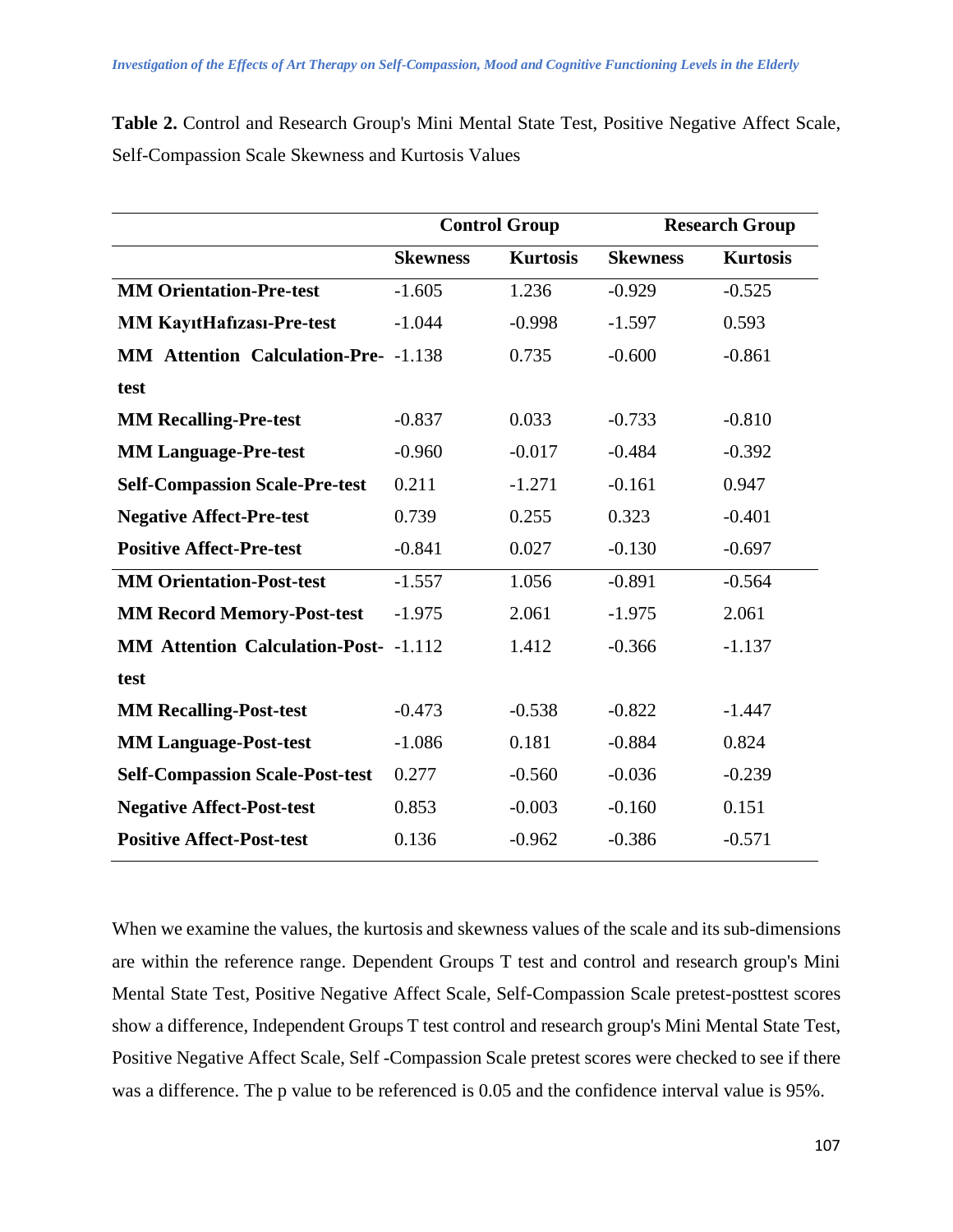|                         |                       | <b>Groups</b>    |                       |                |                      |                |               |  |  |
|-------------------------|-----------------------|------------------|-----------------------|----------------|----------------------|----------------|---------------|--|--|
|                         |                       |                  | <b>Research group</b> |                | <b>Control group</b> | <b>Total</b>   |               |  |  |
|                         |                       | $\mathbf n$      | $\frac{0}{0}$         | $\mathbf n$    | $\frac{0}{0}$        | $\mathbf n$    | $\frac{0}{0}$ |  |  |
| <b>Education</b>        | <b>Illiterate</b>     | $\mathbf{1}$     | 4.0%                  | $\mathbf{1}$   | 4.0%                 | $\overline{2}$ | 4,0%          |  |  |
|                         | <b>Literate</b>       | $\mathbf{2}$     | 8.0%                  | 3              | 12.0%                | 5              | 10,0%         |  |  |
|                         | <b>Primary school</b> | 10               | 40.0%                 | 8              | 32.0%                | 18             | 36,0%         |  |  |
|                         | <b>Secondary</b>      | 5                | 20.0%                 | 5              | 20.0%                | 10             | 20,0%         |  |  |
|                         | school                |                  |                       |                |                      |                |               |  |  |
|                         | <b>High school</b>    | 5                | 20.0%                 | 5              | 20.0%                | 10             | 20,0%         |  |  |
|                         | Undergraduate         | $\overline{2}$   | 8.0%                  | 3              | 12.0%                | 5              | 10,0%         |  |  |
| <b>Total</b>            |                       | 25               | 100,0%                | 25             | 100.0%               | 50             | 100.0%        |  |  |
| <b>Marital Status</b>   | <b>Single</b>         | 18               | 72.0%                 | 19             | 76.0%                | 37             | 74,0%         |  |  |
|                         | <b>Widowed</b>        | 7                | 28.0%                 | 6              | 24.0%                | 13             | 26,0%         |  |  |
| <b>Total</b>            |                       | 25               | 100,0%                | 25             | 100.0%               | 50             | 100.0%        |  |  |
| of 0<br><b>Number</b>   |                       | 17               | 68.0%                 | 18             | 72.0%                | 35             | 70,0%         |  |  |
| <b>Children</b>         | $\mathbf{1}$          | 5                | 20.0%                 | $\overline{2}$ | 8.0%                 | 7              | 14,0%         |  |  |
|                         | $\overline{2}$        | 3                | 12.0%                 | $\overline{4}$ | 16.0%                | 7              | 14,0%         |  |  |
|                         | 3                     | $\boldsymbol{0}$ | 0.0%                  | $\mathbf{1}$   | 4.0%                 | $\mathbf{1}$   | 2,0%          |  |  |
| <b>Total</b>            |                       | 25               | 100,0%                | 25             | 100.0%               | 50             | 100.0%        |  |  |
| <b>Employment</b>       | <b>Employee</b>       | $\mathbf{1}$     | 4.0%                  | $\overline{2}$ | 8.0%                 | 3              | 6,0%          |  |  |
|                         | <b>Retired</b>        | 12               | 48.0%                 | 14             | 56.0%                | 26             | 52,0%         |  |  |
|                         | Not working           | 12               | 48.0%                 | 9              | 36.0%                | 21             | 42,0%         |  |  |
| <b>Total</b>            |                       | 25               | 100,0%                | 25             | 100.0%               | 50             | 100.0%        |  |  |
| <b>SED</b>              | Low                   | 16               | 64.0%                 | 15             | 60.0%                | 31             | 62,0%         |  |  |
|                         | <b>Middle</b>         | 9                | 36.0%                 | 10             | 40.0%                | 19             | 38,0%         |  |  |
| <b>Total</b>            |                       | 25               | 100,0%                | 25             | 100.0%               | 50             | 100.0%        |  |  |
| <b>Chronic Disorder</b> | <b>None</b>           | 14               | 56.0%                 | 13             | 52.0%                | 27             | 54,0%         |  |  |
|                         | <b>Diabetes</b>       | $\overline{4}$   | 16.0%                 | 6              | 24.0%                | 10             | 20,0%         |  |  |

# **Table 3.** Participants' sociodemographic information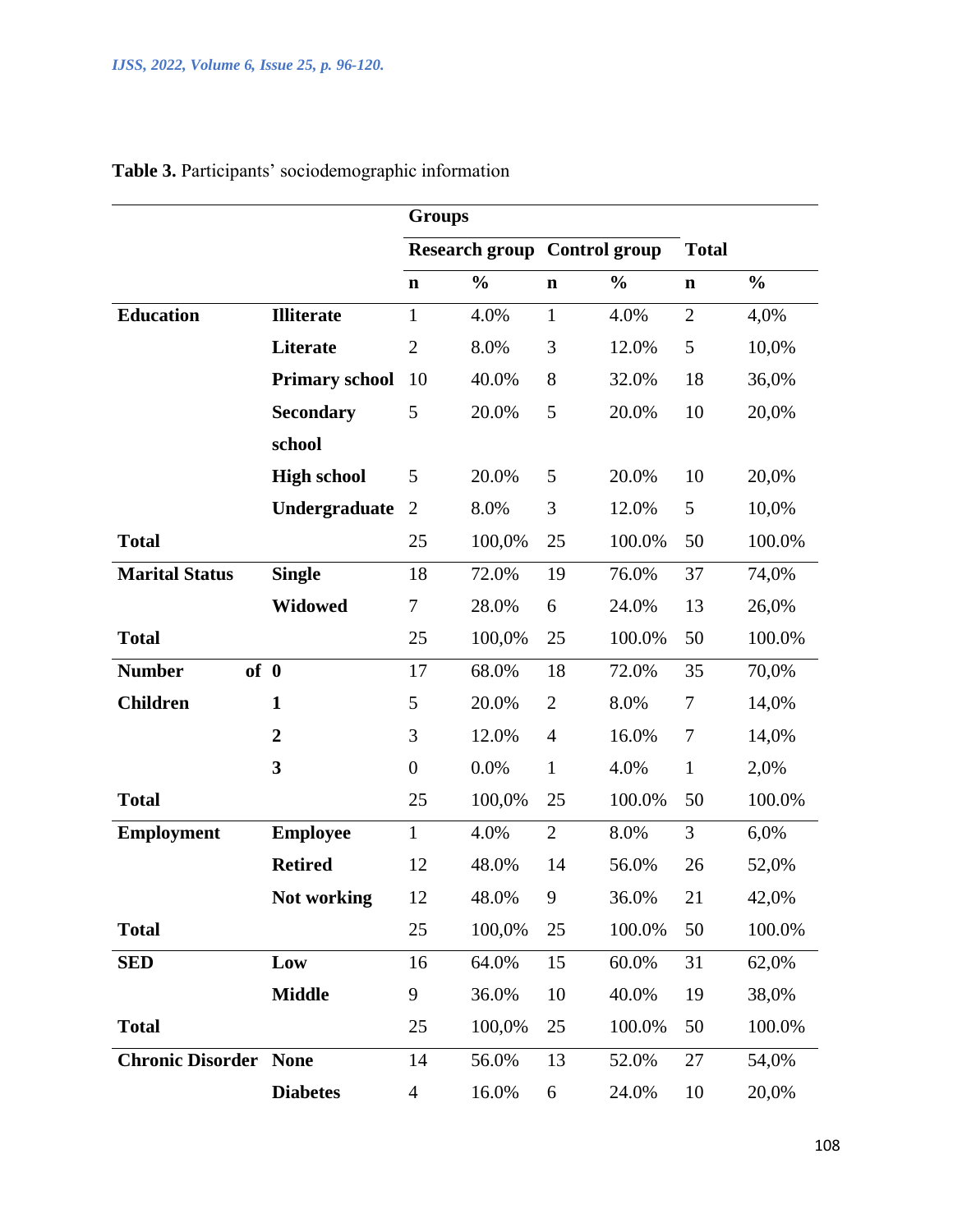#### *Investigation of the Effects of Art Therapy on Self-Compassion, Mood and Cognitive Functioning Levels in the Elderly*

|                 | Cardiovascular 2 |         |    | 8.0%   | $\overline{2}$ | 8.0%   | $\overline{4}$ | 8,0%   |
|-----------------|------------------|---------|----|--------|----------------|--------|----------------|--------|
|                 | disorder         |         |    |        |                |        |                |        |
|                 | <b>High</b>      | blood 1 |    | 4.0%   | 1              | 4.0%   | $\overline{2}$ | 4,0%   |
|                 | pressure         |         |    |        |                |        |                |        |
|                 | <b>Other</b>     |         | 4  | 16.0%  | 3              | 12.0%  | 7              | 14,0%  |
| <b>Total</b>    |                  |         | 25 | 100,0% | 25             | 100.0% | 50             | 100.0% |
| Psychological   | <b>None</b>      |         | 21 | 84.0%  | 23             | 92.0%  | 44             | 88,0%  |
| <b>Disorder</b> | <b>Other</b>     |         | 4  | 16.0%  | $\overline{2}$ | 8.0%   | 6              | 12,0%  |
| <b>Total</b>    |                  |         | 25 | 100,0% | 25             | 100.0% | 50             | 100.0% |

4% of the participants in the Research Group are illiterate, 8% literate, 40% primary school, 20% secondary school, 20% high school, 8% university graduate, marital status % 72 single, 28% widowed, number of children 68% 0, 20% 1, 12% 2, 0% three, 4% working, 48% retired, % 48 of them were unemployed, their socioeconomic level was 64% low, 36% moderate, 56% had no physical illness, 16% had diabetes, 8% had cardiovascular disease, 4% had hypertension, 84% of them do not have a psychological disorder, 16% of them have other psychological diseases.

Education level of the participants in the Control Group is 4% illiterate, 12% literate, 32% primary school, 20% secondary school, 20% high school, 12% university graduate, 76%' are single, 24% are widowed, 72% have no children, 8% have 1 child, 16% have 2 children, 4% have 3 children, 8% are working, 56% retired, 36% unemployed, 60% low income, 40% middle income, 52% no physical disease, 24% diabetes, 8% heart disease, 4%' They have hypertension, 12% have other physical diseases, 92% have no psychological disease, 8% have other psychological diseases.

**Table 3.** Comparison of Study and Control Group's Mini Mental State Test, Positive Negative Affectivity Scale, Self-Compassion Scale Pre-test Scores

| <b>GRUP</b>              |                           | n  |      | Ss.  |         | Sd. | D     |
|--------------------------|---------------------------|----|------|------|---------|-----|-------|
| <b>MM</b>                | Pre-test-Research         | 25 | 8.04 | 1.90 | $-0.68$ | 48  | 0.497 |
| <b>Orientation</b> Group |                           |    |      |      |         |     |       |
|                          | Pre-test-Control Group 25 |    | 8.44 | 2.22 |         |     |       |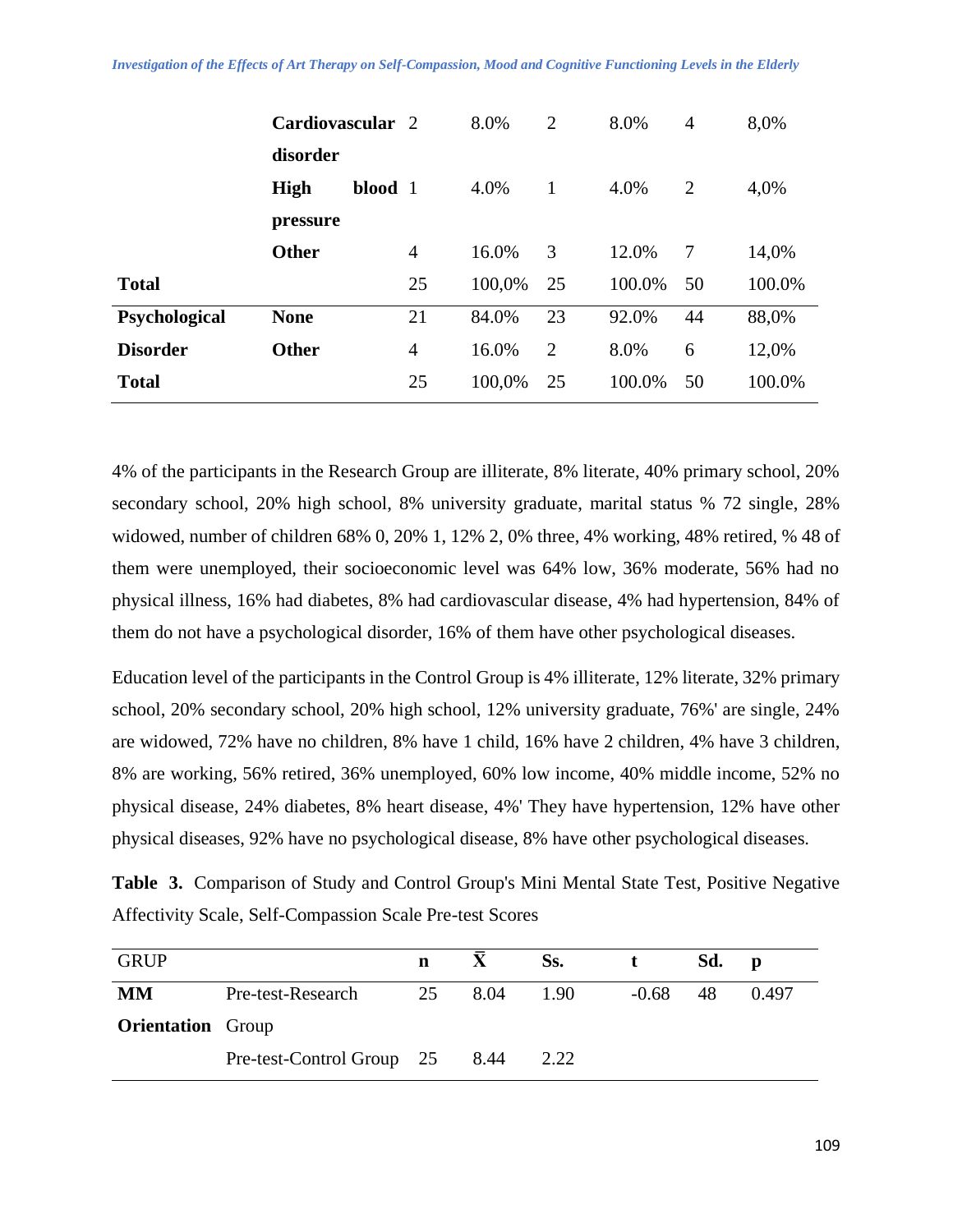#### *IJSS, 2022, Volume 6, Issue 25, p. 96-120.*

|                         | <b>MM Record Pre-test-Research</b> | 25 | 2.80  | 0.41  | 0.65    | 48 | 0.518    |
|-------------------------|------------------------------------|----|-------|-------|---------|----|----------|
| <b>Memory</b>           | Group                              |    |       |       |         |    |          |
|                         | Pre-test-Control Group             | 25 | 2.72  | 0.46  |         |    |          |
| <b>MM</b>               | Pre-test-Research                  | 25 | 3.96  | 1.06  | $-1.32$ | 48 | 0.192    |
| <b>Attention</b>        | Group                              |    |       |       |         |    |          |
| <b>Calculation</b>      | Pre-test-Control Group             | 25 | 4.32  | 0.85  |         |    |          |
| <b>MM</b>               | Pre-test-Research                  | 25 | 2.36  | 0.76  | 0.70    | 48 | 0.490    |
| <b>Recalling</b>        | Group                              |    |       |       |         |    |          |
|                         | Pre-test-Control Group             | 25 | 2.20  | 0.87  |         |    |          |
| <b>MM</b>               | Pre-test-Research                  | 25 | 6.52  | 1.58  | $-0.86$ | 48 | 0.395    |
| Language                | Group                              |    |       |       |         |    |          |
|                         | Pre-test-Control Group             | 25 | 6.92  | 1.71  |         |    |          |
| Self-                   | Pre-test-Research                  | 25 | 81.96 | 11.62 | $-1.29$ | 48 | 0.204    |
| <b>Compassion</b> Group |                                    |    |       |       |         |    |          |
| <b>Scale</b>            | Pre-test-Control Group             | 25 | 86.36 | 12.54 |         |    |          |
| <b>Negative</b>         | Pre-test-Research                  | 25 | 24.64 | 8.22  | 2.60    | 48 | $0.012*$ |
| <b>Affect</b>           | Group                              |    |       |       |         |    |          |
|                         | Pre-test-Control Group             | 25 | 19.24 | 6.36  |         |    |          |
| <b>Positive</b>         | Pre-test-Research                  | 25 | 33.60 | 6.23  | $-1.00$ | 48 | 0.322    |
| <b>Affect</b>           | Group                              |    |       |       |         |    |          |
|                         | Pre-test-Control Group             | 25 | 35.76 | 8.81  |         |    |          |

#### *\*p<0.05 Paired sample t-test*

When we compared the scores obtained from the MM Orientation, MM Record Memory, MM Attention Calculation, MM Recalling, MM Language, Self-Compassion Scale, Positive Affect subscales with the Pre-test-Post-test control scores, no significant difference was found between the mean scores  $(p>0.05)$ . When we compared the scores obtained from the Negative Affect subscale ( $t(48)=2.60$ ,  $p<0.05$ ) according to the Pre-test-Post-test results, a significant difference was found between the averages. When we evaluate the results obtained, it is seen that the scores of the study group are higher than the scores of the control group.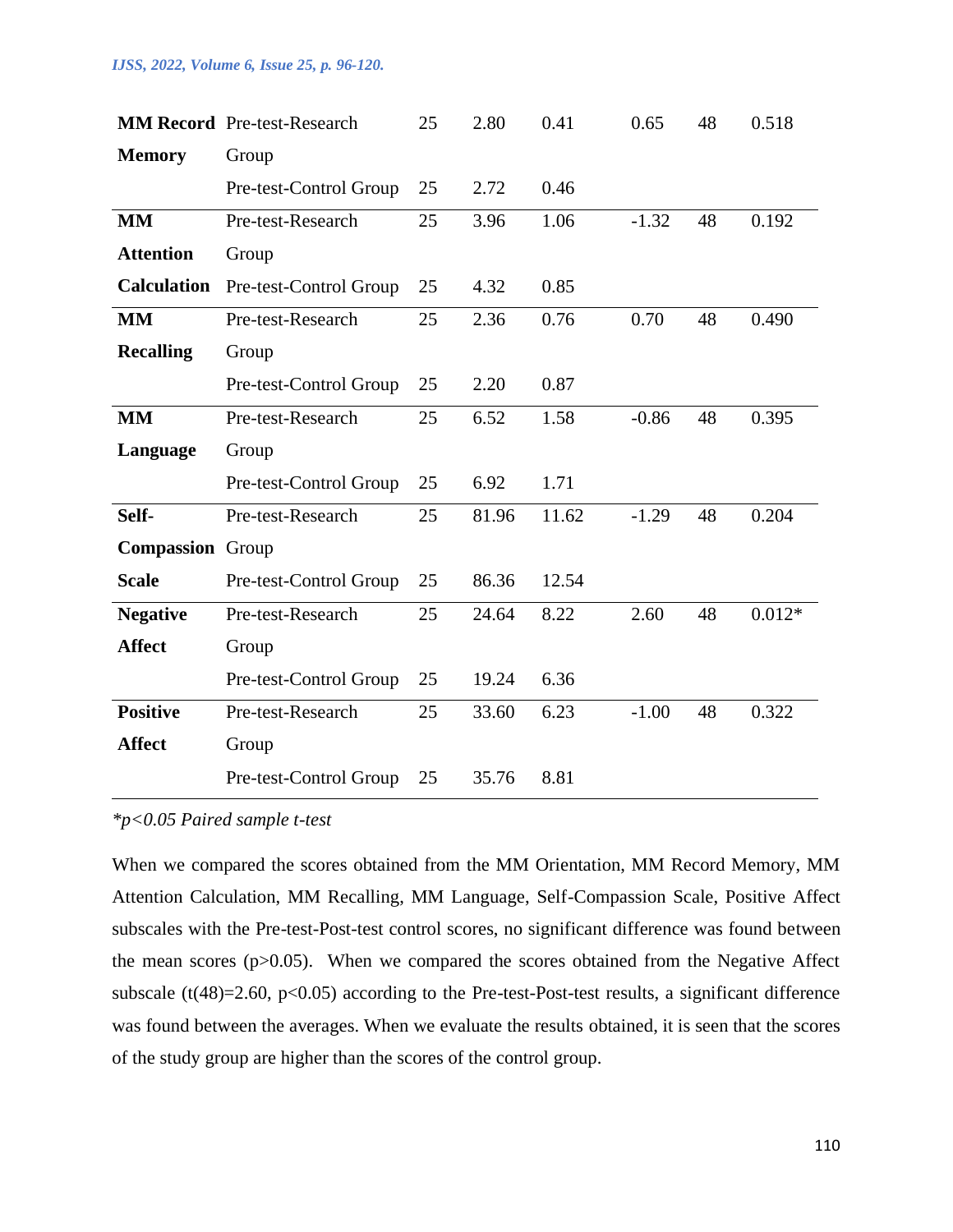| Tablo 4. Comparison of Mini Mental State Test, Positive Negative Affectivity Scale, Self- |  |  |  |  |  |
|-------------------------------------------------------------------------------------------|--|--|--|--|--|
| Compassion Scale Pre-test-Post-test Scores of the Control Group                           |  |  |  |  |  |

|                                          | $\mathbf n$ | $\bar{\textbf{X}}$ | Ss.   | t       | Sd. | $\mathbf{p}$ |
|------------------------------------------|-------------|--------------------|-------|---------|-----|--------------|
| <b>MM</b> Orientation                    | 25          | 8.44               | 2.22  | 0.15    | 24  | 0.881        |
| <b>MM Orientation-Post-test</b>          | 25          | 8.36               | 2.06  |         |     |              |
| <b>MMKayıt Hafizası-Pre-test</b>         | 25          | 2.72               | 0.46  | $-1.81$ | 24  | 0.083        |
| <b>MM Record Memory-Post-test</b>        | 25          | 2.84               | 0.37  |         |     |              |
| <b>MM Attention Calculation-Pre- 25</b>  |             | 4.32               | 0.85  | 0.21    | 24  | 0.832        |
| test                                     |             |                    |       |         |     |              |
| <b>MM Attention Calculation-Post- 25</b> |             | 4.28               | 0.79  |         |     |              |
| test                                     |             |                    |       |         |     |              |
| <b>MM Recalling-Pre-test</b>             | 25          | 2.20               | 0.87  | $-1.00$ | 24  | 0.327        |
| <b>MM Recalling-Post-test</b>            | 25          | 2.36               | 0.64  |         |     |              |
| <b>MM Language-Pre-test</b>              | 25          | 6.92               | 1.71  | 0.34    | 24  | 0.740        |
| <b>MM Language-Post-test</b>             | 25          | 6.80               | 1.61  |         |     |              |
| <b>Self-Compassion Scale-Pre-test</b>    | 25          | 86.36              | 12.54 | 0.86    | 24  | 0.399        |
| <b>Self-Compassion Scale-Post-test</b>   | 25          | 83.08              | 13.97 |         |     |              |
| <b>Negative Affect-Pre-test</b>          | 25          | 19.24              | 6.36  | $-1.19$ | 24  | 0.244        |
| <b>Negative Affect-Post-test</b>         | 25          | 21.60              | 9.12  |         |     |              |
| <b>Positive Affect-Pre-test</b>          | 25          | 35.76              | 8.81  | 0.75    | 24  | 0.461        |
| <b>Positive Affect-Post-test</b>         | 25          | 33.76              | 8.12  |         |     |              |

*\*p<0.05 Paired sample t-test*

When we compared the scores obtained from the MM Orientation, MM Record Memory, MM Attention Calculation, MM Recalling, MM Language, Self-Compassion Scale, Negative Affect, Positive Affect subscales according to the Pre-test-Post-test control scores, no significant difference was found between the averages (p>0.05).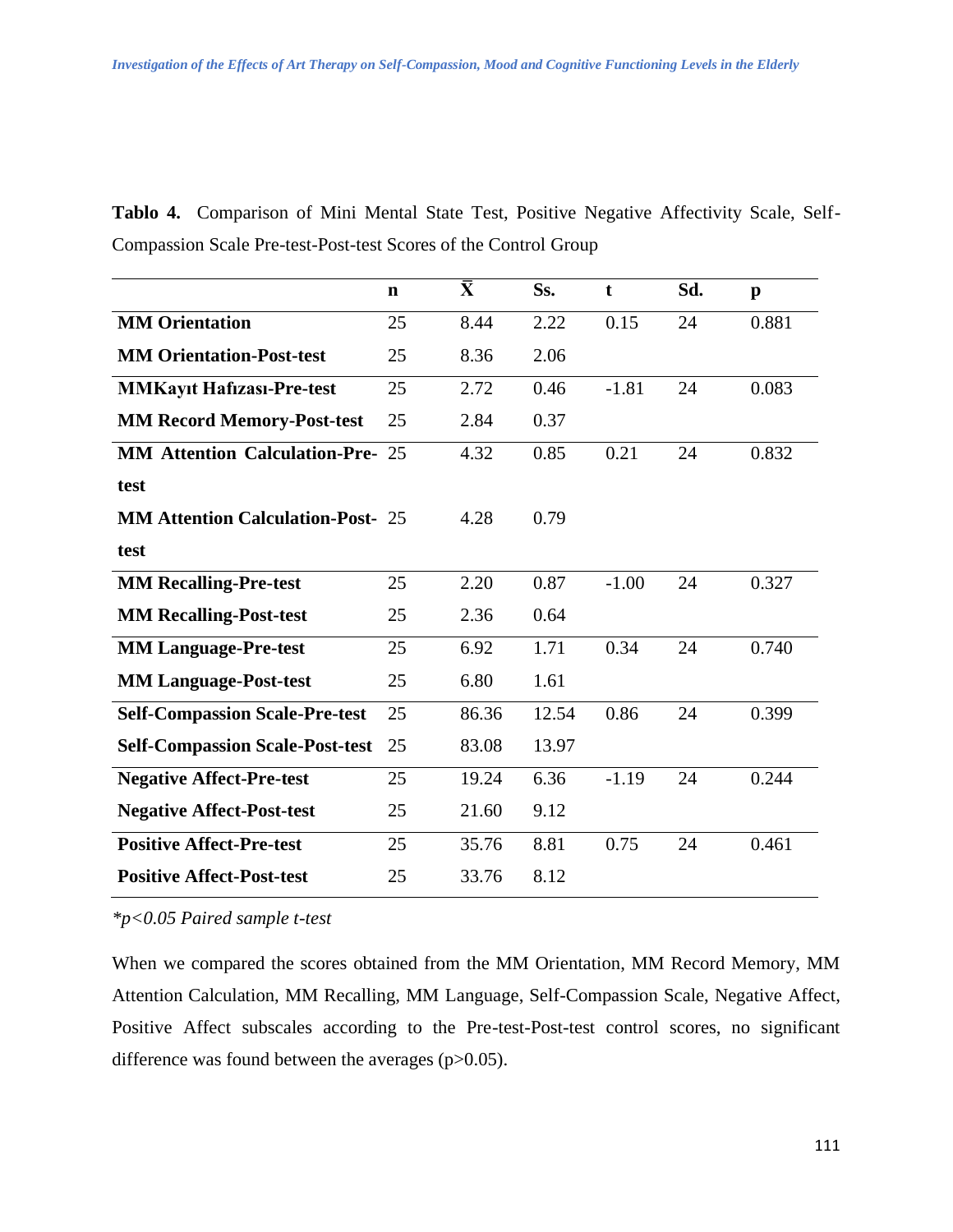**Tablo 5.** Comparison of the Study Group's Mini Mental State Test, Positive Negative Affect Scale, Self-Compassion Scale Pre-test-Post-test Scores

|                                          | $\mathbf n$ | $\bar{\mathbf{X}}$ | Sd.   | $\mathbf t$ | df. | $\mathbf{p}$ |
|------------------------------------------|-------------|--------------------|-------|-------------|-----|--------------|
| <b>MM</b> Orientation                    | 25          | 8.04               | 1.90  | $-0.15$     | 24  | 0.885        |
| <b>MM Orientation-Post-test</b>          | 25          | 8.08               | 1.63  |             |     |              |
| <b>MM Record Memory-Pre-test</b>         | 25          | 2.80               | 0.41  | $-1.00$     | 24  | 0.327        |
| <b>MM Record Memory-Post-test</b>        | 25          | 2.84               | 0.37  |             |     |              |
| <b>MM Attention Calculation-Pre- 25</b>  |             | 3.96               | 1.06  | $-1.66$     | 24  | 0.110        |
| test                                     |             |                    |       |             |     |              |
| <b>MM Attention Calculation-Post- 25</b> |             | 4.20               | 0.76  |             |     |              |
| test                                     |             |                    |       |             |     |              |
| <b>MM Recalling-Pre-test</b>             | 25          | 2.36               | 0.76  | $-2.87$     | 24  | $0.008*$     |
| <b>MM Recalling-Post-test</b>            | 25          | 2.68               | 0.48  |             |     |              |
| <b>MM Language-Pre-test</b>              | 25          | 6.52               | 1.58  | $-1.51$     | 24  | 0.143        |
| <b>MM Language-Post-test</b>             | 25          | 7.00               | 1.29  |             |     |              |
| <b>Self-Compassion Scale-Pre-test</b>    | 25          | 81.96              | 11.62 | $-5.80$     | 24  | $0.000*$     |
| <b>Self-Compassion Scale-Post-test</b>   | 25          | 93.44              | 9.38  |             |     |              |
| <b>Negative Affect-Pre-test</b>          | 25          | 24.64              | 8.22  | 4.18        | 24  | $0.000*$     |
| <b>Negative Affect-Post-test</b>         | 25          | 17.88              | 3.70  |             |     |              |
| <b>Positive Affect-Pre-test</b>          | 25          | 33.60              | 6.23  | $-3.34$     | 24  | $0.003*$     |
| <b>Positive Affect-Post-test</b>         | 25          | 37.88              | 4.18  |             |     |              |

*\*p<0.05 Analysis used for the comparison: Paired Sample t-test*

When we compared the scores obtained from the MM Orientation, MM Record Memory, MM Attention Calculation and MM Language subscales according to the pretest-posttest scores, no significant difference was found between the averages ( $p$ >0.05). MM Reminder subscale ( $t(24)$ =-2.87, p<0.05), Self-Compassion Scale (t(24)=-5.80, p<0.05), Positive Affect subscale (t(24)=-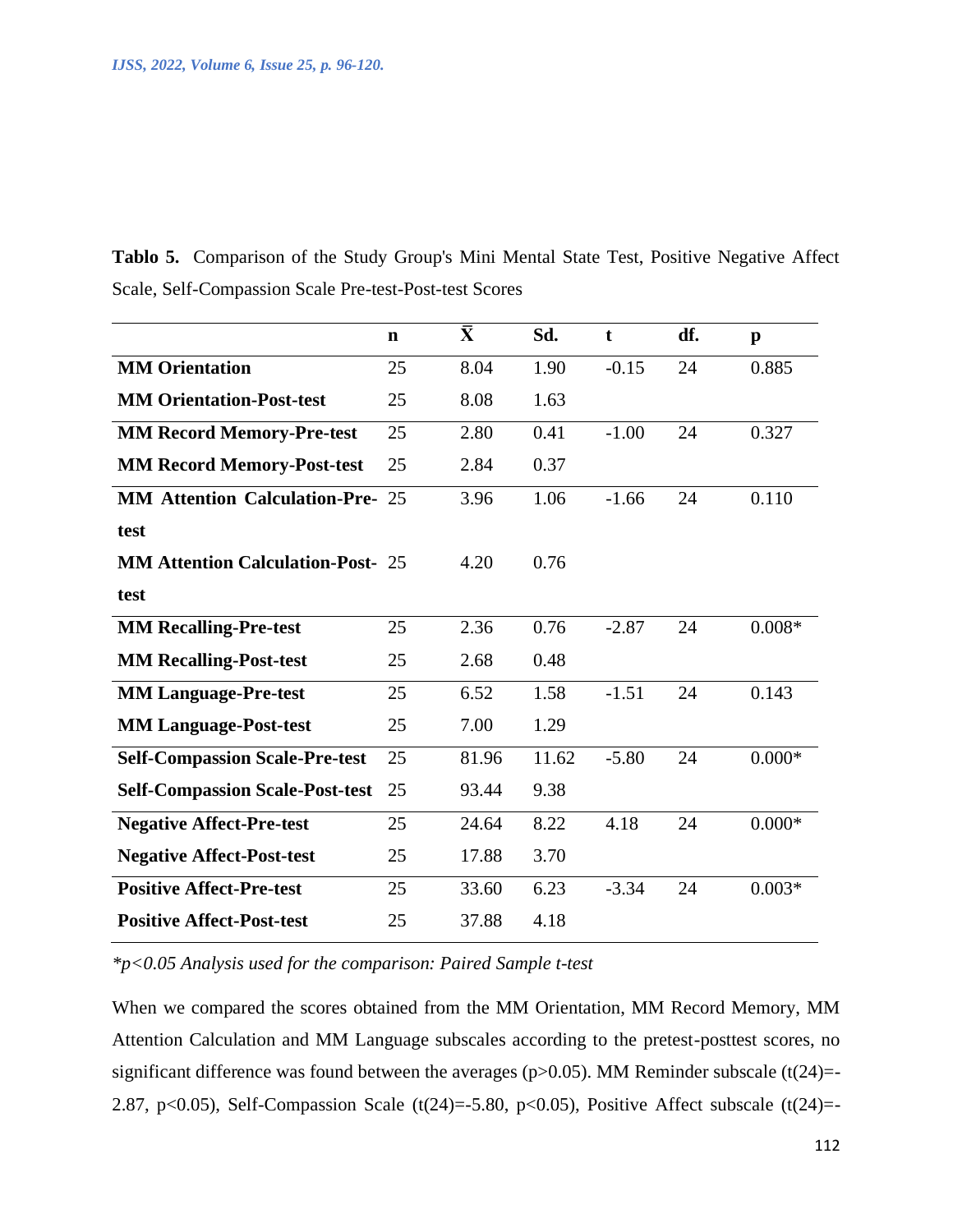3.34,p< 0.05) when comparing the scores obtained according to the pretest-posttest results, a significant difference was found between the averages. When we evaluate the results obtained, it is seen that the post-test scores are higher than the pre-test study scores. When we compared the scores obtained from the Negative Emotion subscale  $(t(24)=4.18, p<0.05)$  according to the pretestposttest results, a significant difference was found between the averages. When we evaluate the results obtained, it is seen that the pre-test scores are higher than the post-test study scores.

#### **Discussion and Results**

This study aims to test the effectiveness of art therapy activities on increasing self-compassion, positive affect, and cognitive functions of elderly individuals. It was determined that the elderly individuals who participated in the art therapy program had a statistically significant increase in their positive affect and self-compassion levels compared to those who did not participate in this program. There was no significant difference in the results of the Mini Mental Test applied to determine their cognitive levels, except for the sub-dimension of recall. In addition, a decrease was found in the negative emotion levels of the study group participants after the art therapy program. When the pre-test and post-test (Mini-Mental Test, Positive Negative Affect Scale, Self-Compassion Scale) scores of the control group of the study were compared, no statistically significant difference was found. These results support the purpose of the research.

One of the important findings of the study is that the positive affect levels of the elderly individuals increase, and their negative affect levels decrease after the art therapy program. Art therapy offers older people opportunities for self-reflection and interpersonal interactions that allow for the expression of emotions, including nonverbal communication. It also ensures that the participants are happy and gain new skills (Ching-Teng et al., 2019). The inclusion of art in the therapy process supports participation in creative processes by contributing to the therapeutic relationship. Thus, people's well-being levels increase (Gussak, Rosal, 2016). Affect includes short-term emotions, long-term moods, and attitudes (Zimmermann, Mangelsdorf, 2020). Art therapy allows participants to express themselves in different ways than traditional speech therapy (Stukey, Nobel, 2010). When the literature is examined, there are many studies that support the research findings and suggest that art therapy practices increase positive mood and reduce the level of stress and depression (Babouchkina, Robbins, 2015; Eaton, Tieber, 2017; Geue et al., 2010; Drake, Hodge, 2015).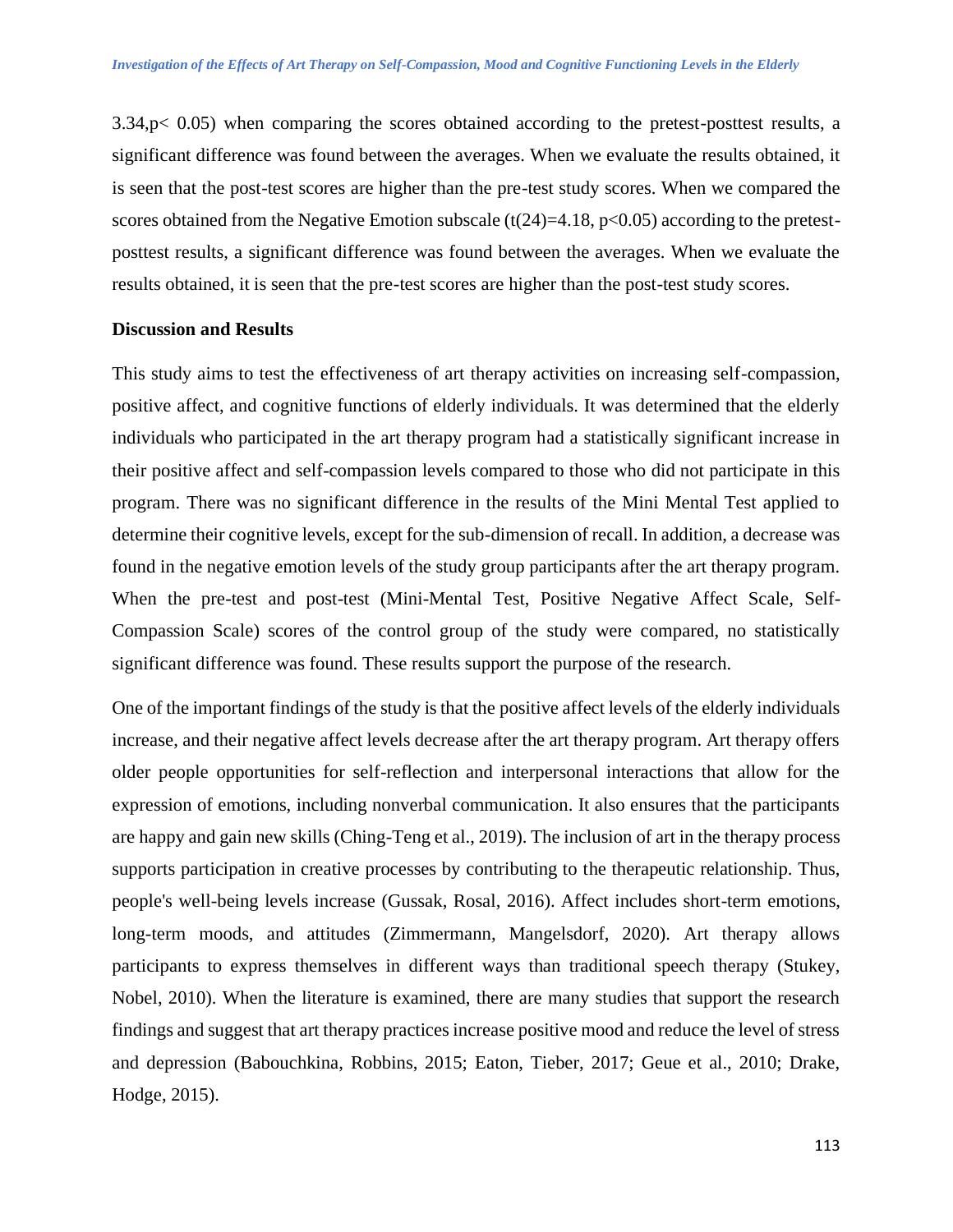In his study, Kim (2021) found that art therapy based on reminiscence therapy was effective in reducing the level of depression and improving the subjective happiness and interpersonal relationships of elderly individuals with dementia. Art therapy-based practices are effective on traumatic stress, schizophrenia, depression (Cristina, Aneta, 2012), emotional awareness, constructive emotion regulation (Haeyen et al., 2015) and healing process (Wahlbeck et al., 2018).

Another finding of the study is that there was no significant difference in the cognitive levels of the participants. Contrary to this result, there are studies in the literature reporting that art therapy practices contribute to preventing cognitive decline (Mahendran et al., 2018; Lee et al., 2019; Kim, 2021). The possible explanation for this situation may be the short duration of the application of art therapy. Psychosocial interventions within the scope of art therapy provide cognitive stimulation in participants. It is thought that similar results can be obtained in longer-term programs. Because structured art therapy practices provide benefits in elderly individuals with mild cognitive impairment (Lee et al., 2019; Wang, Li, 2016). In addition, art therapy increases the well-being and life satisfaction of individuals diagnosed with dementia (Webb, 2020). Art therapy not only contributes cognitively but also contributes to the increase of physical and mental well-being of individuals (Khadar et al., 2013).

The fact that an individual is more accepting and understanding in his internal communication in the face of negative life events in his life is an indicator of self-compassion. In other words, individuals with a high level of self-compassion have higher awareness and understanding towards negativities (Neff, 2003). Another important finding of the study is that the self-compassion level of the elderly male participants increased after the art therapy application. Although studies on self-compassion and awareness have increased in recent years, those related to elderly individuals seem to be limited. Art therapy practices support the development of self-awareness and egostrength (Holmqvist et al., 2017). Awareness and self-compassion programs with elderly individuals are beneficial in developing coping strategies and reducing resilience, anxiety and stress levels (Perez-Blasco et al., 2016; Imtiaz, 2016). Mindfulness-based practices are used to manage stress and develop appropriate coping strategies (Weinstein et al., 2009). Difficulties experienced in old age can reduce life satisfaction in the elderly. Self-compassion-based training can increase resilience, well-being and life satisfaction in older individuals (Bijaeyeh et al., 2021; Hashemi, Eyni, 2020; Safara, Salmabadi, 2021).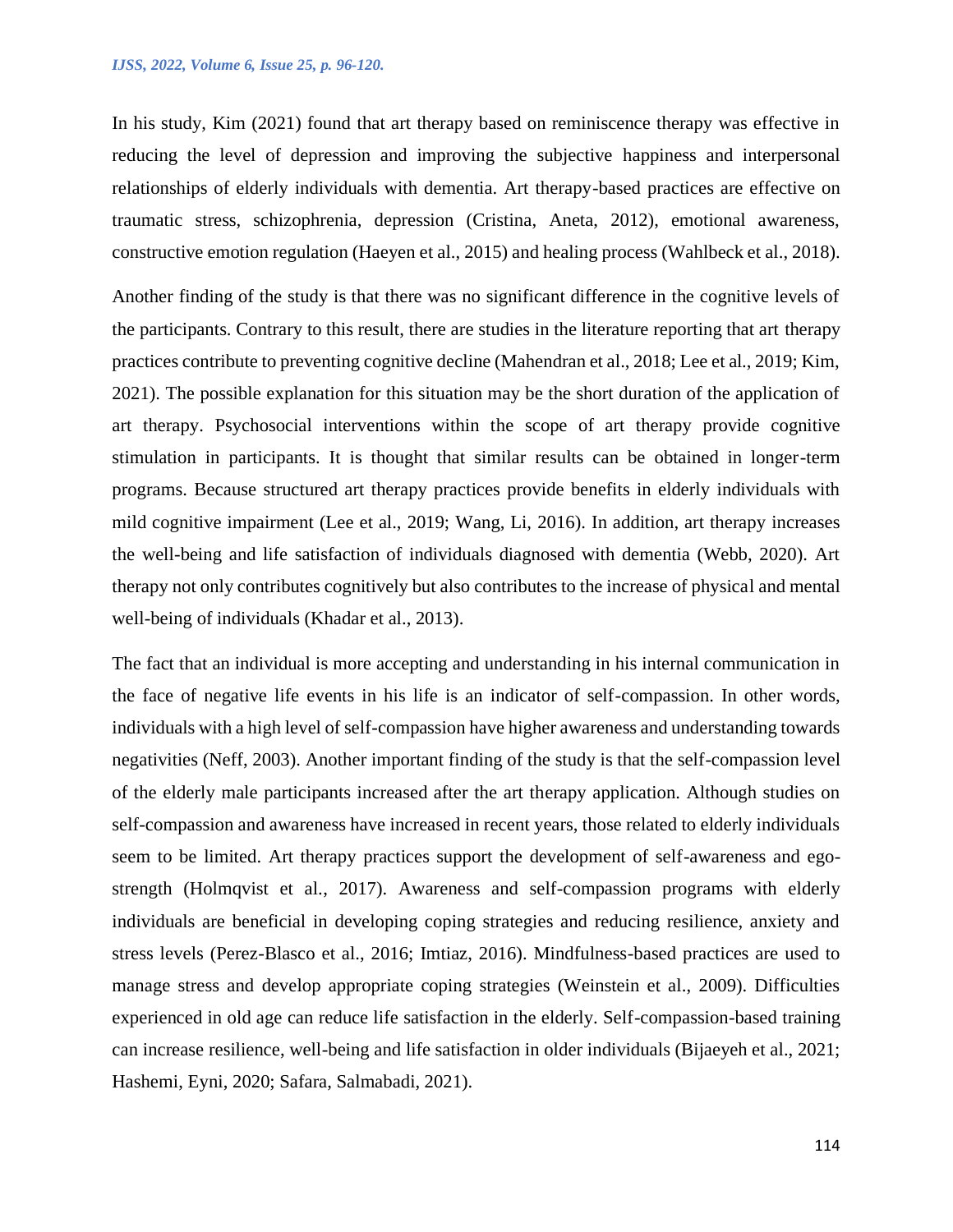The results obtained from this study are that art therapy practices are determinative on the wellbeing of elderly individuals. The study has some limitations as well as promising results. First, the study was conducted only in a certain region and in a single institution. In addition, the lack of follow-up evaluation on the participants is a limitation. Finally, the participants consisted of only male individuals and the data obtained was limited to the qualities measured by the scales used. In line with these limitations, it is recommended that the research be conducted in larger samples, in different cultures and by ensuring gender equality. In addition, studies that will involve not only the elderly living in long-term care homes but also in the community will be more inclusive. With aging, well-being and quality of life may decrease depending on many factors. Therefore, comprehensive assessments will help us identify the factors associated with it. Such studies can contribute to the strategies to be developed to improve the quality of life of the increasing elderly population in terms of guidance.

# **Acknowledgement**

We would like to thank the Youth Projects Support Program of the Ministry of Youth and Sports, which provided the financial support of the Art Therapy Program within the scope of the "My Support is Everywhere with You" project.

# **References**

Abraham, R. (2005). *When words have lost their meaning: Alzheimer's patients communicate through art*. Praeger Publishers/Greenwood Publishing Group.

Alders, A., & Levine-Madori, L. (2010). The effect of art therapy on cognitive performance of Hispanic/Latino older adults. *Art Therapy*, *27*(3), 127-135.

Babouchkina, A., & Robbins, S. J. (2015). Reducing negative mood through mandala creation: A randomized controlled trial. Art Therapy, 32(1), 34-39.

Bijaeyeh, J. S. A., Majdi, M. A., Ghamari, M., & Aghdam, G. F. (2021). The Effectiveness of the Self-Compassion Training on Life Satisfaction and Resilience in the Elderly Women. Aging Psychology, 7(1).

Buchalter, S. (2011). *Art therapy and creative coping techniques for older adults*. Jessica Kingsley Publishers.

Case, C., & Dalley, T. (2006). The therapy in art therapy. *The Handbook of Art Therapy*.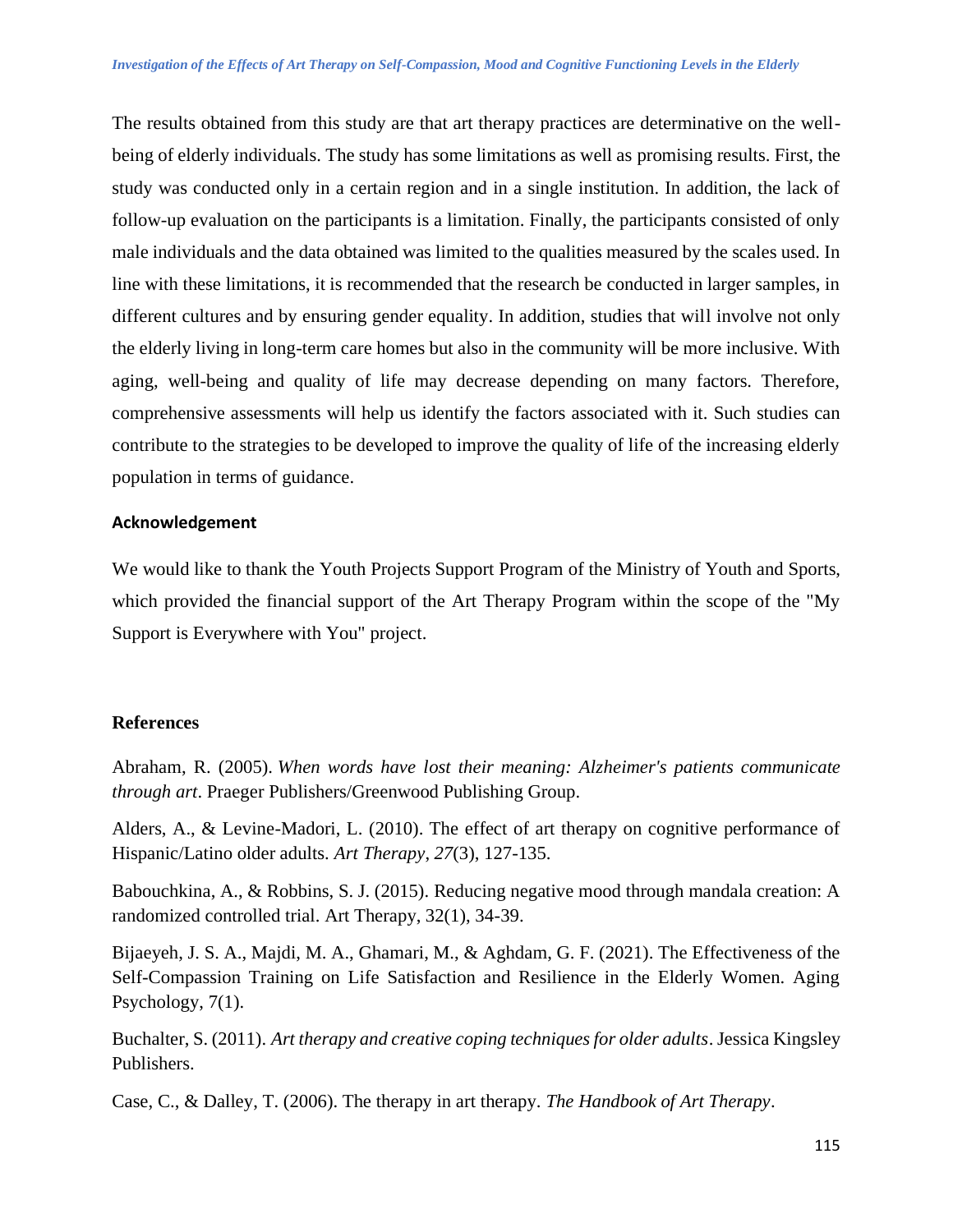Castora-Binkley, M., Noelker, L., Prohaska, T., & Satariano, W. (2010). Impact of arts participation on health outcomes for older adults. *Journal of Aging, Humanities, and the Arts*, *4*(4), 352-367.

Ching-Teng, Y., Ya-Ping, Y., & Yu-Chia, C. (2019). Positive effects of art therapy on depression and self-esteem of older adults in nursing homes. Social work in health care, 58(3), 324-338.

Cohen, G. D., Perlstein, S., Chapline, J., Kelly, J., Firth, K. M., & Simmens, S. (2006). The impact of professionally conducted cultural programs on the physical health, mental health, and social functioning of older adults. *The Gerontologist*, *46*(6), 726-734.

Coşkun, S., Yıldız, Ö., ve Yazıcı, A. (2010). Psikiyatrik rehabilitasyonda fotoğrafın kullanımı: Bir Ön Proje. *Psikiyatri Hemşireliği Dergisi,* 1(3), 121-127.

Cristina, C., & Aneta, F. (2012). How can we improve the existing assessments used in arttherapy. A meta-analysis on art therapy assesments. *Procedia-Social and Behavioral Sciences*, *33*, 358- 362.

Çınar, M. N. (2019). *Sanat uygulamalarına dayalı psiko-eğitim programının psikolojik sağlamlık üzerine etkisi* (Master's thesis, Pamukkale Üniversitesi Eğitim Bilimleri Enstitüsü).

Degges-White, S., & Davis, N. L. (Eds.). (2017). *Integrating the expressive arts into counseling practice: Theory-based interventions*. Springer Publishing Company.

Demir, V. (2017). Dışavurumcu sanat terapisinin psikolojik belirtiler ile bilişsel işlevlere etkisi. *OPUS – Uluslararası Toplum Araştırmaları Dergisi,* 7(13), 575-598.

Demir, V. (2018). Sanatla Terapi Programının Bireylerin Kaygı, Sosyal Kaygı ve Sağlık Kaygısı Düzeyleri Üzerine Etkisi. *International Journal of Social Science*, *1*(2), 223-234.

Demir, V. ve Yıldırım, B. (2017). Sanatla Terapi Programının Üniversite Sınavına Hazırlanan Öğrencilerin Depresyon, Anksiyete ve Stres Belirti Düzeylerine Etkililiği. *Ege Eğitim Dergisi (18)*1, 311-344.

Deniz, M., Kesici, Ş., & Sümer, A. S. (2008). The validity and reliability of the Turkish version of the Self-Compassion Scale. *Social Behavior and Personality: an international journal*, *36*(9), 1151-1160.

Drake, J. E., & Hodge, A. (2015). Drawing versus writing: The role of preference in regulating short-term affect. *Art Therapy*, *32*(1), 27-33.

Eaton, J., & Tieber, C. (2017). The effects of coloring on anxiety, mood, and perseverance. Art Therapy, 34(1), 42-46.

Eracar, N. (2013). *Sözden Öte.* İstanbul: 3P Yayıncılık.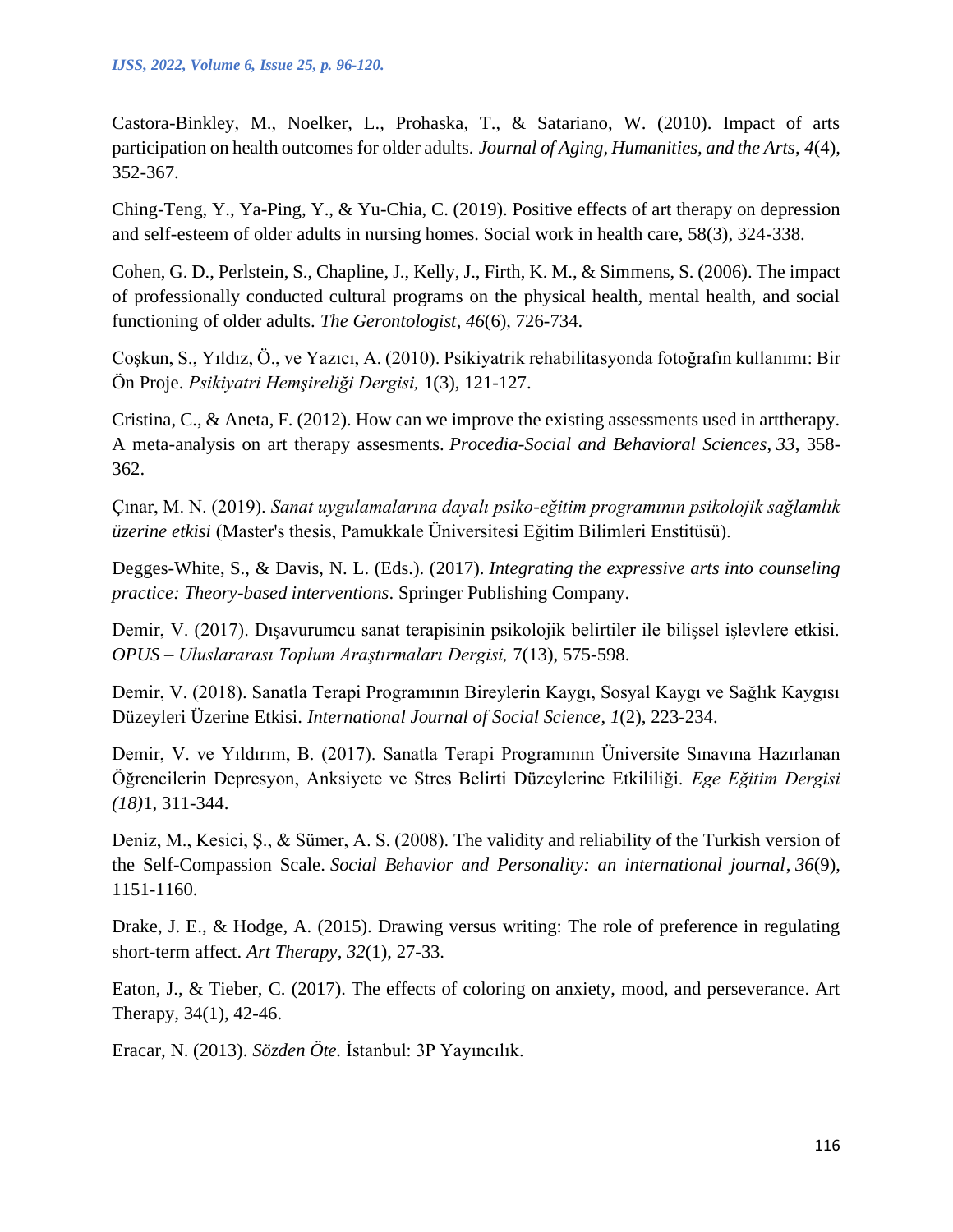Folstein, M. F., Folstein, S. E., & McHugh, P. R. (1975). "Mini-mental state": a practical method for grading the cognitive state of patients for the clinician. *Journal of psychiatric research*, *12*(3), 189-198.

Gençöz, T. (2000). Pozitif ve Negative Affect ölçeği: Geçerlik ve güvenirlik çalışması. *Türk Psikoloji Dergisi*, *15*(46), 19-26.

Geue, K., Goetze, H., Buttstaedt, M., Kleinert, E., Richter, D., & Singer, S. (2010). An overview of art therapy interventions for cancer patients and the results of research. Complementary therapies in medicine, 18(3-4), 160-170.

Gussak, D. E., & Rosal, M. L. (Eds.). (2015). The Wiley handbook of art therapy. John Wiley & Sons.

Güner ve Genç. (2019). *Sanat Terapisi.* İzmir: Yakın Kitabevi.

Güngen, C., Ertan, T., Eker, E., Yaşar, R., & Engin, F. (2002). Standardize mini mental test'in Türk toplumunda hafif demans tanısında geçerlik ve güvenilirliği. *Türk Psikiyatri Dergisi*, *13*(4), 273-281.

Haeyen, S., Van Hooren, S., & Hutschemaekers, G. (2015). Perceived effects of art therapy in the treatment of personality disorders, cluster B/C: A qualitative study. *The Arts in Psychotherapy*, *45*, 1-10.

Hashemi, Z., & Eyni, S. (2020). Perceived stress in the elderly: The role of spiritual intelligence, self-compassion, and psychological hardiness. *Aging Psychology*, *5*(4), 289-299.

Hattori, H., Hattori, C., Hokao, C., Mizushima, K., & Mase, T. (2011). Controlled study on the cognitive and psychological effect of coloring and drawing in mild Alzheimer's disease patients. *Geriatrics & gerontology international*, *11*(4), 431-437.

Holmqvist, G., Roxberg, Å., Larsson, I., ve Lundqvist-Persson, C. (2017). What art therapists consider to be patient's inner change and how it may appear during art therapy. The arts in psychotherapy, 56, 45-52.

Imtiaz, S. (2016). Rumination, optimism, and psychological well-being among the elderly: Selfcompassion as a predictor. Journal of Behavioural Sciences, 26(1), 32.

Karasar, N. (2014). *Bilimsel araştırma yöntemi.* (26.baskı). Ankara Nobel Yayınevi.

Khadar, M. G., Babapour, J., & Sabourimoghaddam, H. (2013). The effect of art therapy based on painting therapy in reducing symptoms of oppositional defiant disorder (ODD) in elementary school boys. *Procedia-Social and Behavioral Sciences*, *84*, 1872-1878.

Kim, G. H. (2021). Effects Of Collective Art Therapy on The Depression, Communication, Self-Efficacy, and the Subjective Happiness of the Elderly with Dementia. *Industry Promotion Research*, *6*(4), 59-68.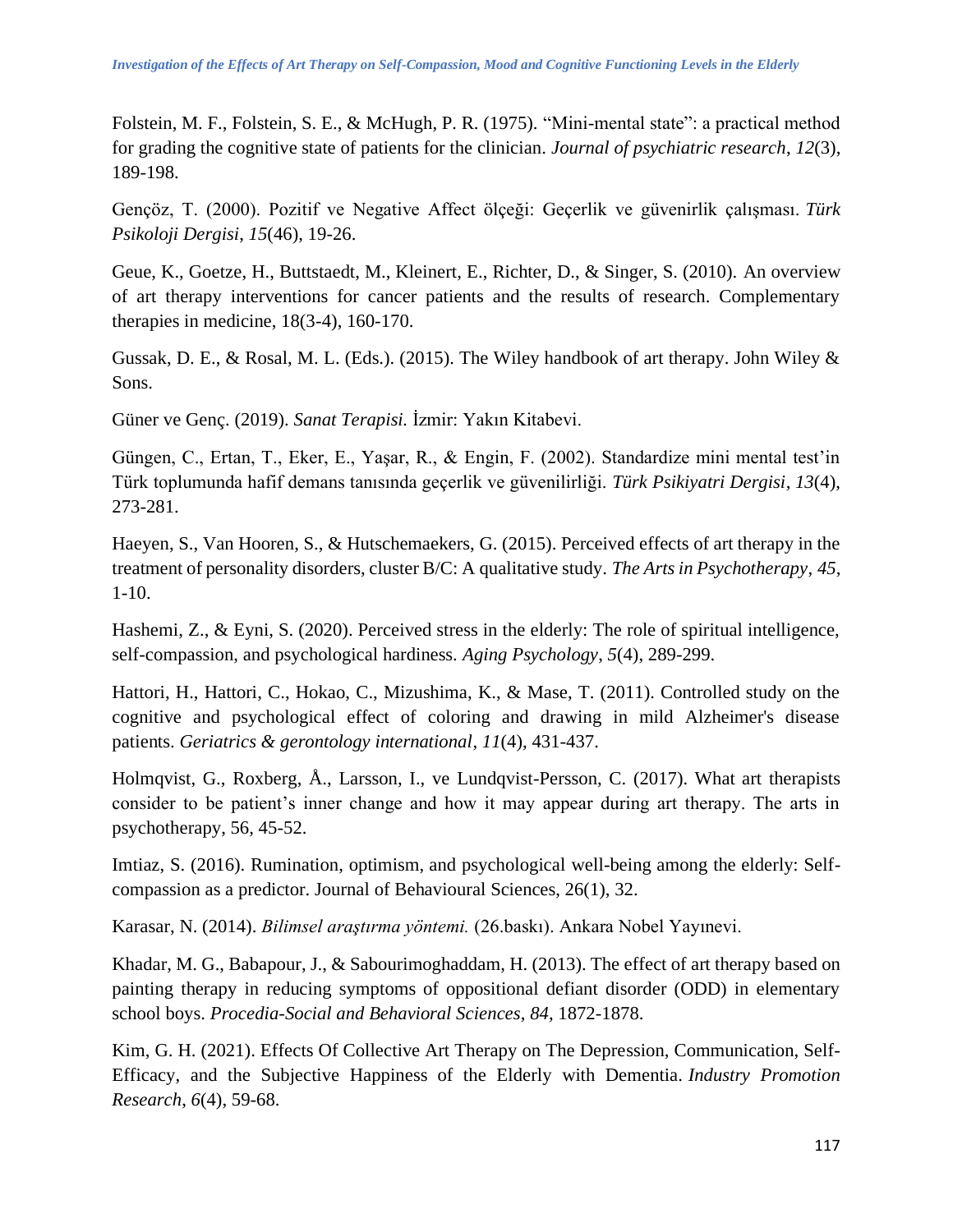Kim, S. K. (2013). A randomized, controlled study of the effects of art therapy on older Korean-Americans' healthy aging. *The Arts in Psychotherapy*, *40*(1), 158-164.

Koldaş, Z. L. (2017). What is aging and cardiovascular aging? *Turk Kardiyol Dern Ars 2017;45 Suppl 5: 1–4 doi: 10.5543/tkda.2017.40350*

Lee, R., Wong, J., Shoon, W. L., Gandhi, M., Lei, F., Kua, E. H., ... & Mahendran, R. (2019). Art therapy for the prevention of cognitive decline. The Arts in Psychotherapy, 64, 20-25.

Mahendran, R., Gandhi, M., Moorakonda, R. B., Wong, J., Kanchi, M. M., Fam, J., ... & Kua, E. H. (2018). Art therapy is associated with sustained improvement in cognitive function in the elderly with mild neurocognitive disorder: findings from a pilot randomized controlled trial for art therapy and music reminiscence activity versus usual care. *Trials*, *19*(1), 1-10.

Malchiodi, C. A. (2005). Expressive Therapies History, Theory, and Practice. In. C.A. Malchiodi (Ed.), Expressive Therapies (pp.1-15). Newyork: Guilford press.

McCaffrey, R., Liehr, P., Gregersen, T., & Nishioka, R. (2011). Garden walking and art therapy for depression in older adults: a pilot study. *Research in gerontological nursing*, *4*(4), 237-242.

Mimica, N., & Kalinić, D. (2011). Art therapy may be benefitial for reducing stress-related behaviours in people with dementia-case report. *Psychiatria Danubina*, *23*(1.), 125-128.

Mitrečić, D., Juraj Petrović, D., Stančin, P., Isaković, J., Zavan, B., Tricarico, G., ... & Di Luca, M. (2020). How to face the aging world–lessons from dementia research. *Croatian Medical Journal*, *61*(2), 139-146.

Neff, K. (2003). Self-compassion: An alternative conceptualization of a healthy attitude toward oneself. Self and identity, 2(2), 85-101.

Neff, K. D. (2003). The development and validation of a scale to measure self-compassion. *Self and identity*, *2*(3), 223-250.

Paskaleva, R., & Uzunova, A. (2015). Role of art therapy for psycho-emotional and physical stimulation of the elderly. *Research in Kinesiology*, *43*(2), 239-241.

Perez-Blasco, J., Sales, A., Meléndez, J. C., & Mayordomo, T. (2016). The effects of mindfulness and self-compassion on improving the capacity to adapt to stress situations in elderly people living in the community. Clinical Gerontologist, 39(2), 90-103.

Rabin, M. (2003). *Art therapy and eating disorders: The self as significant form*. Columbia University Press.

Rusted, J., Sheppard, L., & Waller, D. (2006). A multi-centre randomized control group trial on the use of art therapy for older people with dementia. *Group Analysis*, *39*(4), 517-536.

Safar, L. T., & Press, D. Z. (2011). Art and the brain: Effects of dementia on art production in art therapy. *Art Therapy*, *28*(3), 96-103.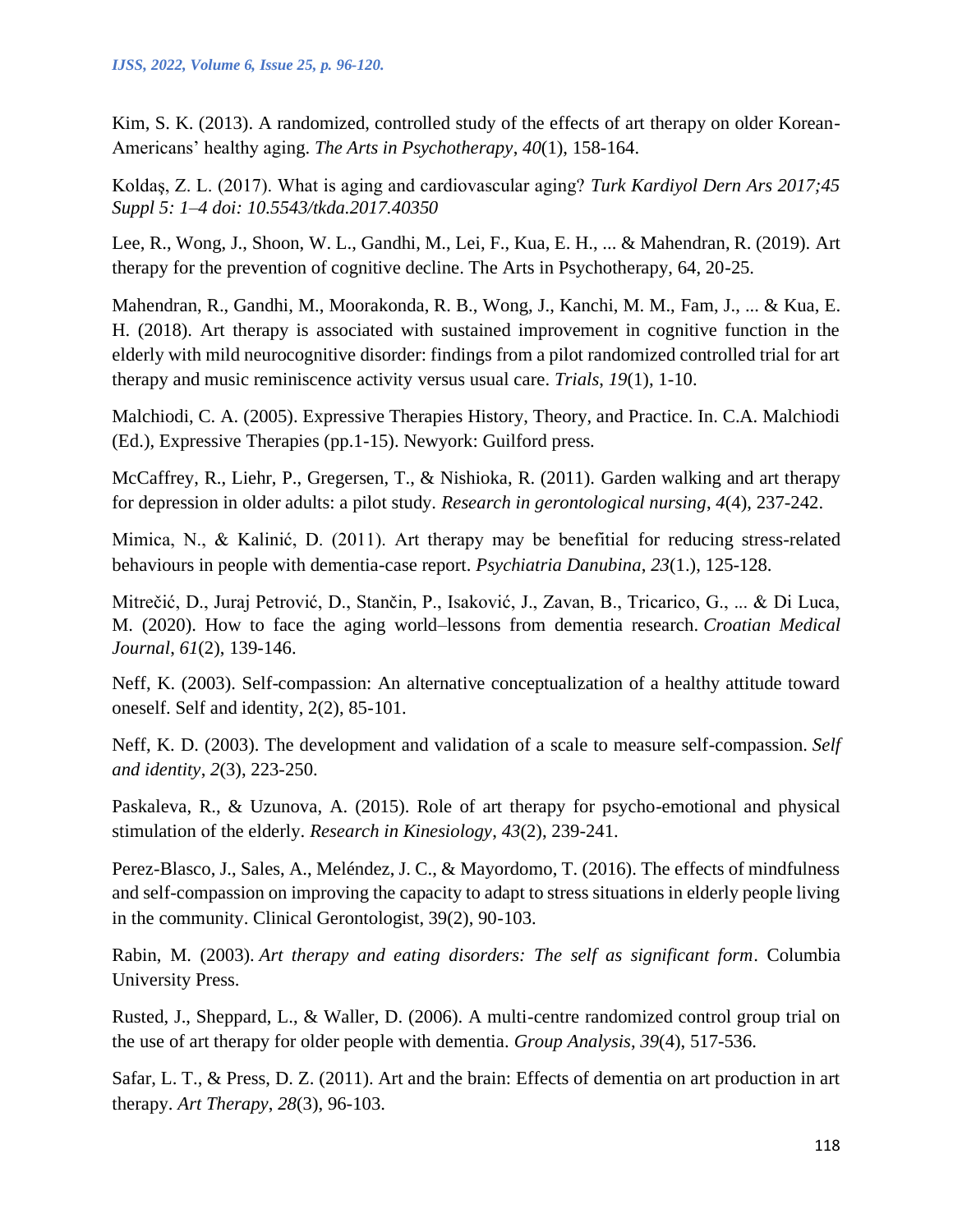Safara, M., & Salmabadi, M. (2021). Psychological Well-Being in the Elderly: The Role of Self-Compassion and Alexithymia. *Aging Psychology*, *7*(1).

Shore, A. (1997). Promoting wisdom: The role of art therapy in geriatric settings. *Art Therapy*, *14*(3), 172-177.

Shostak, B., DiMaria, A., Salant, E., Schoebel, N., Bush, J., Minar, V., ve Pollakoff, L. (1985). "Art Therapy in the Schools" A Position Paper of the American Art Therapy Association. *Art Therapy*, *2*(1), 19-21.

Stallings, J. W. (2010). Collage as a therapeutic modality for reminiscence in patients with dementia. *Art Therapy*, *27*(3), 136-140.

Stevenson, M., & Orr, K. (2013). Art therapy: stimulating non-verbal communication. *Nursing & Residential Care*, *15*(6), 443-445.

Stewart, E. G. (2004). Art therapy and neuroscience blend: Working with patients who have dementia. *Art therapy*, *21*(3), 148-155.

Stuckey, H. L., & Nobel, J. (2010). The connection between art, healing, and public health: A review of current literature. American journal of public health, 100(2), 254-263.

Turetsky, CJ ve Hays, RE (2003). Orta yaşta çözülmemiş yasın önlenmesi ve tedavisi için bir sanat psikoterapi modelinin geliştirilmesi. *Sanat Terapisi* , *20* (3), 148-156.

Wahlbeck, H., Kvist, L. J., & Landgren, K. (2018). Gaining hope and self-confidence—An interview study of women's experience of treatment by art therapy for severe fear of childbirth. *Women and Birth*, *31*(4), 299-306.

Wald, J. (1983). Alzheimer's disease and the role of art therapy in its treatment. American Journal of Art Therapy, 22(2), 165–175.

Wald, J. (1984). The graphic representation of regression in an Alzheimer's disease patient. The Arts in Psychotherapy, 2, 165–175.

Wald, J. (1986). Art therapy for patients with dementing illnesses. Clinical Gerontologist, 4(3), 29–40.

Wald, J. (1989). Art therapy for patients with Alzheimer's disease and related disorders. In H. Wadeson, J. Durkin, & D. Perach (Eds.), Advances in art therapy (pp. 207–221). New York: Wiley

Wang, Q. Y., & Li, D. M. (2016). Advances in art therapy for patients with dementia. *Chinese Nursing Research*, *3*(3), 105-108.

Watson, D., Clark, L. A., & Tellegen, A. (1988). Development and validation of brief measures of positive and negative affect: the PANAS scales. *Journal of personality and social psychology*, *54*(6), 1063.